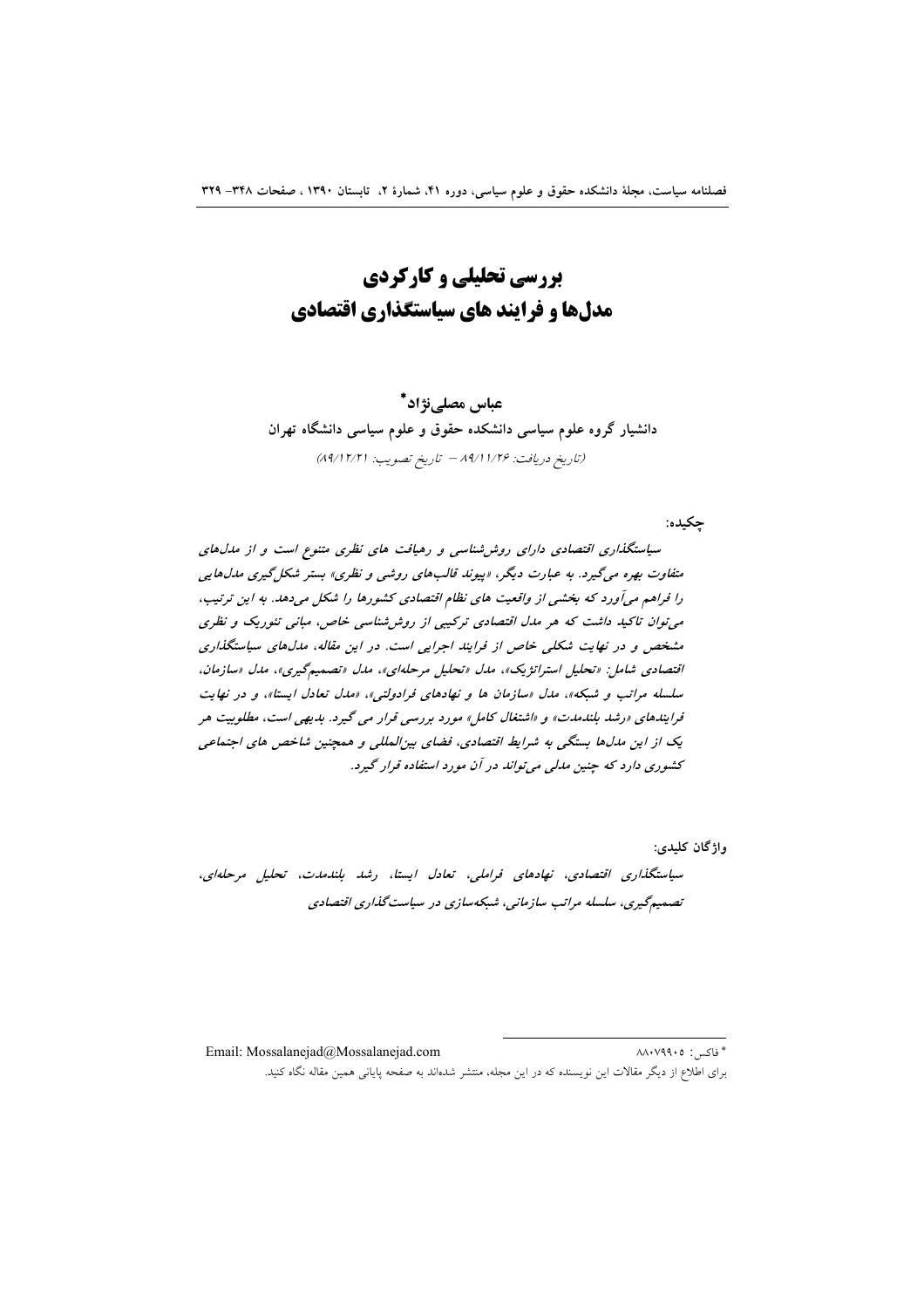#### مقدمه

کشورهایی که دارای تجربه موفق و موثر در ارتباط با کارآمدی الگوی بـازار آزاد اقتـصادی بودهاند، طبعا" تمایل بیشتر برای بهرهگیری از این رویکرد در برنامهریـزیهـای آینـده خواهنـد داشت. آنان ترجیح میدهند از این طریق، اقتصاد بازار آزاد را حفظ کرده و از سـوی دیگـر بـه الگوهایی تمایل نشان میدهند که فراینـد توزیـع ارزش هـای اقتـصادی را در چنـین فراینـدی امکان پذیر کند. اگرچه مدل۵عای سیاستگذاری اقتصادی متنوع و پیچیده هستند؛ اما شش ملدل در سیاستگذاری اقتصادی شامل مدلهای «تحلیــل اســتراتژیک» (Strategic Analysis Model)، ، تحليــل مرحلــهاى» (Cyclical Analysis Model) ، «تــصميمگيــرى» (Decision Making) ، «سازمان، سلسله مراتب و شـبکه» (Organization and Network)، «ســازمان هــا و نهادهــای فرادولتي» (Trans Government Institution)، «تعادل ايستا» (Static Equilibrium) ، و دو فراينـــد **یعنی فرایند «رشد بلندمدت» و «اشتغال کامل» از اهمیتی بالاتر برخوردارند و در این نوشتار** مورد بررسی قرار خواهند گرفت. هر یک از این مدل۱ها و فرایندها می تواند انعکاس نیازهـای اقتصادی برخی از جوامع محسوب شود. به عبارت دیگر مدلی که برای سیاستگذاری اقتصادی در کشورهای توسعه یافته مورد استفاده قرار میگیرد، ممکن است هیچگونــه مطلــوبیتی بــرای کشورهای در حال توسعه نداشته باشد. بنابراین، مطلوبیت و کارآمدی هــر مــدل بــه چگــونگی توسعه یافتگی کشور مـورد نظـر و همچنـین شـرایط اجتمـاعی- اقتـصادی آن بـستگی دارد. بی توجهی نسبت بـه «عوامـل زمینــهای» (Contextual Factors)، منجـر بـه كـاهش مطلوبيـت، کارآمدی و تاثیرگذاری مدل مطلوب ها در روند سیاستگذاری اقتصادی می شود. به همان گونــه نباید به عوامل و مولفههای ساختاری نیز بی توجه بود.

لازم به توضیح است که نظریهپرداز اقتصادی نه تنها به تبیین فرایندهای تحول اقتصادی در جوامع می پردازد، بلکه تلاش دارد تا از حقایق تاریخی و نتایج فرایندهای اقتصادی در گذشته بهره گرفته و از این طریق برای فرایندهای آینده برنامهریزی، هدفگذاری و سیاستگذاری کنـد. بهرهگیری از قوانین و معادلات اقتصادی، بخشی از فرایند سیاستگذاری محسوب می شود. ایــن امر ماهیت کمی دارد؛ در حالی که تحولات سیاسی و اقتصادی در هر جامعه و نظام بین الملـل، تغییراتی اجتنابنایذیر به وجود می آورد که این امر به تغییریذیری، دگر گونی و یوپایی سـاختار اقتصادی کشورها منجر می شود.

# نظریهپردازی و مدلسازی در سیاستگذاری اقتصادی

در طراحی مدلهای اقتصادی برای سیاستگذاری باید عوامل زیر مورد توجه قرار گیرد: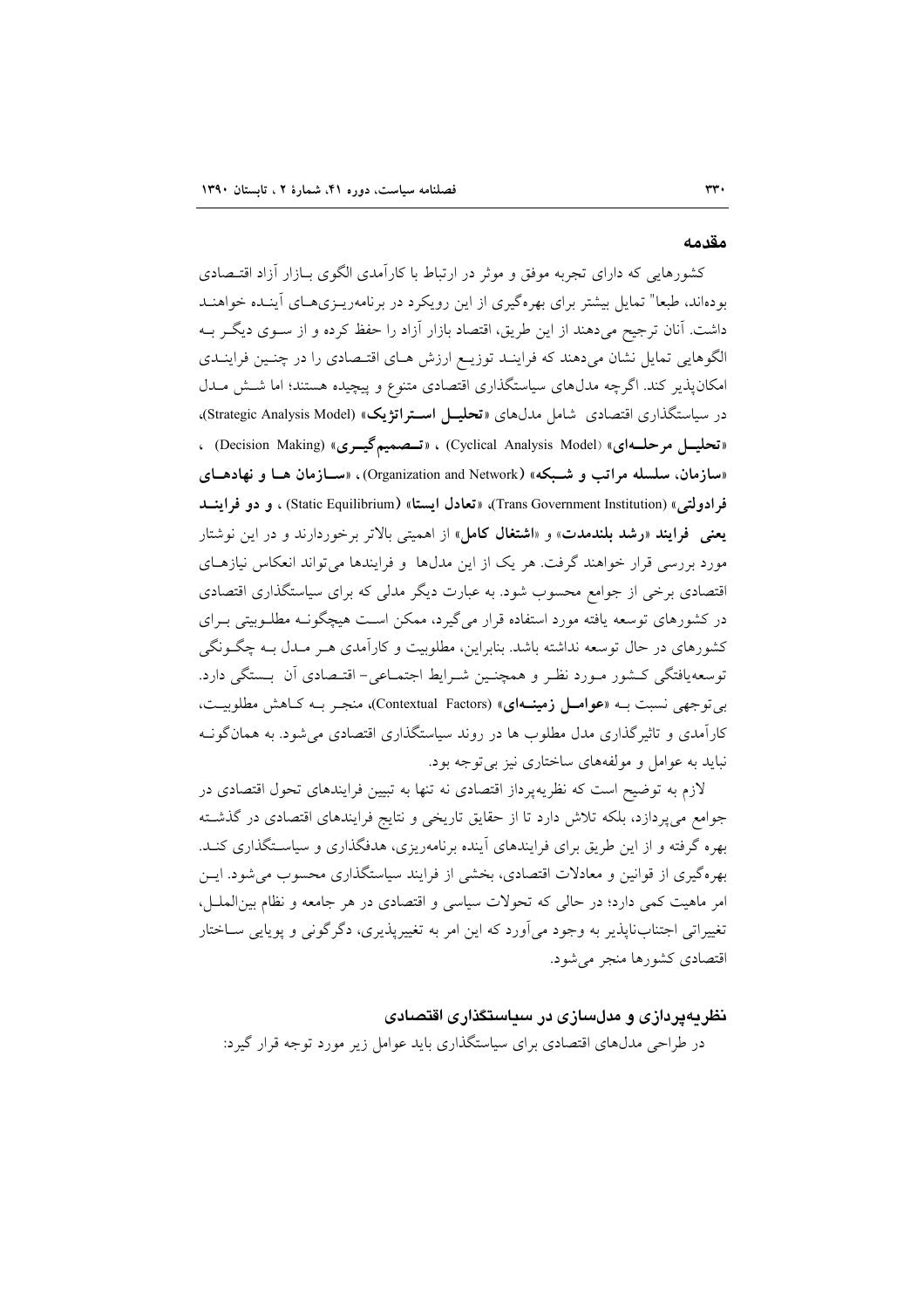منطق بازار آزاد اقتصادي

مطلوبیت این الگو (بازار آزاد اقتصادی) در سال های بعـد از فروپاشــی اتحـاد شــوروی و کاهش مطلوبیت مدلهای سوسیالیستی بهگونهای مشهودی افزایش یافته است. در بـسیاری از مدلهای سیاستگذاری اقتـصادی از ادبیـات، مفـاهیم و معـادلات ریاضـی- آمـار بهـره گرفتـه می شود. باید تاکید داشت که مدلهای سیاستگذاری اقتصادی از طریق «**تحقیقات و برنامههای** عملیاتی» (Operations Research) و همچنـین «برنامـهریـزی خطـی» (Linear Programming) قابلیت محقق می شوند. بنابراین، بهـرهگیـری از مفـاهیم و معـادلات ریاضـی در سیاسـتگذاری اقتصادی، مطلوبیت اجرایی بیشتر برای تحقق برنامههای دولت فراهم می آورد.

نگاه بین رشتهای در تدوین مدلهای سیاستگذاری اقتصادی

رویکرد برخی از نظریهپردازان و صاحب نظران به مقوله مدل،های سیاستگذاری اقتـصادی رویکرد بین رشتهای است. علت این گرایش این است که این مـدل۱هـا حـوزههـای اقتـصادی، مدیریت، ریاضی، جامعهشناسی و حکومت را با یکدیگر پیوند می دهند.

• دیدگاه سیاستگذاری اقتصادی به مثابه تکنولوژی مدیریت

برخی دیگر بر این اعتقادند کـه سیاسـتگذاری اقتـصادی بـه مثابـه «تکنولـوژی مـدیریت» محسوب می شود.از طریق تکنولوژی مدیریت می توان معادلات اقتصادی را تنظیم کـرد و آن را برای کشورهای مورد نظر به کار گرفت. این امر نشان میدهد که سیاستگذاران اقتصادی علاوه بر شناخت شاخص های اجتماعی، اقتصادی و مدیریتی، لازم است تا چگونگی پیوند مولفههای یاد شده در راستای اهداف اقتصادی کشورهای مختلف را فراهم آورند.

دیدگاه سیستمی در مدل های سیاستگذاری اقتصادی

سیستم و سازمان نقش محوری در مدل سازی اقتصادی ایفاء می کند. هرگونه تصمیمگیـری براساس منطق سیستمیک و اهداف کلان کشورها انجام می گیرد. بــه عبــارت دیگــر، سیــستم را می توان بر ساخته نظام اجتماعی دانست که در آن قواعد ارتباط و ائتلاف میان کنـشگران بـرای دسترسی به اهداف سازمان تعریف و تبیین میشود. از سوی دیگر، سیستم مـیتوانـد نیازهـای ساختاری خود را بر بازیگران و فرایندهای تصمیمگیری اقتـصادی آنـان تحمیـل کنـد. در ایــن فرایند، مراحل ذیل برای تصمیمگیری، برنامـهریـزی و سیاسـتگذاری اقتـصادی در چـارچوب رویکر دهای استراتژیک مورد توجه قرار می گیرند: الف- درک عوامل زمینهای- محیطی

عوامل و مولفههای زمینهای و محیطی در هر کشوری متفاوت است. بــه طــور مثــال، اگــر کشوری در وضعیت قحطی، مهـاجرت، جنـگ، سـیل، زلزلـه، رکـود اقتـصادی، تـورم، انـزوا،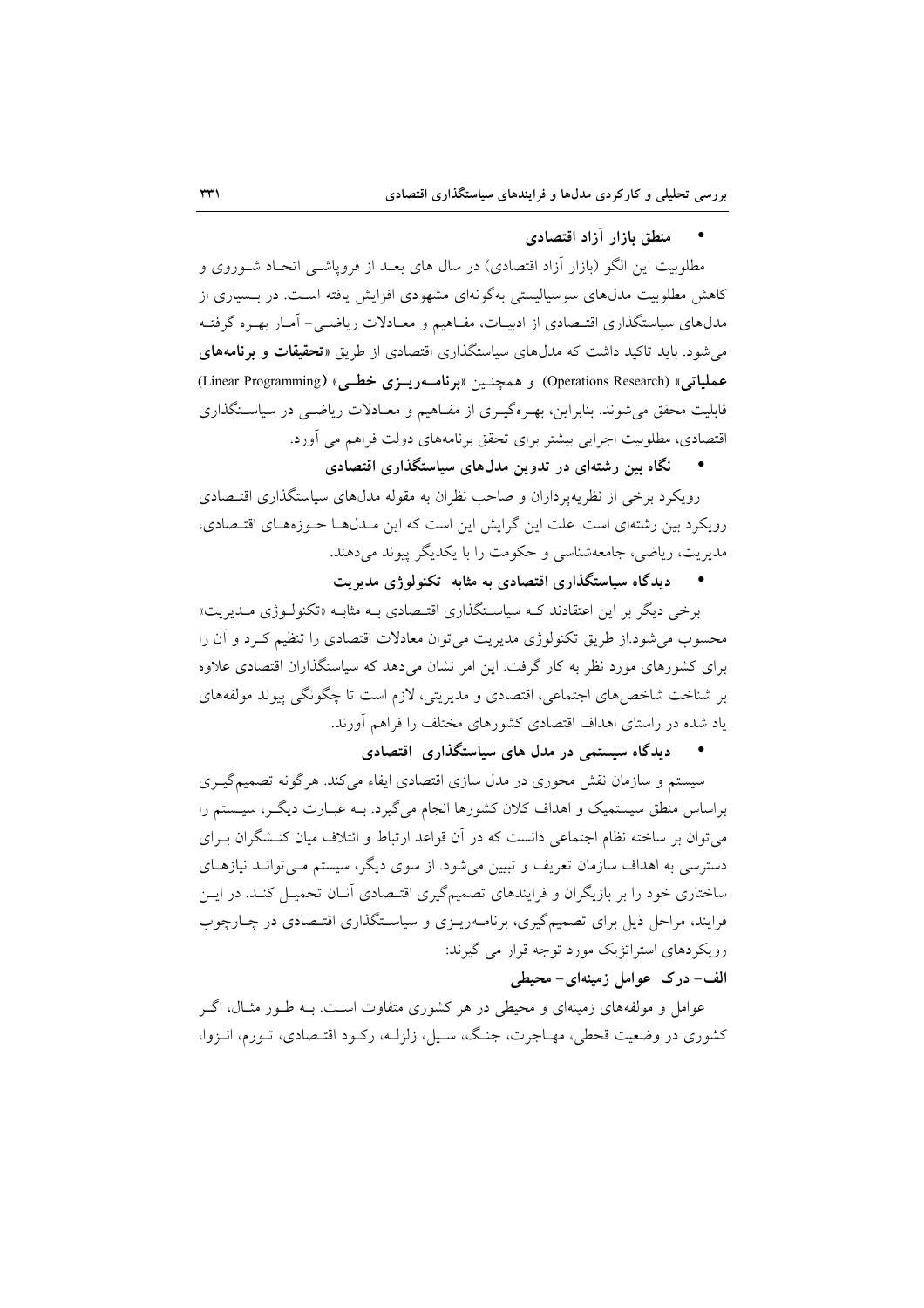محدودیت سیاسی و یا تحریم اقتصادی قرار داشته باشد، تلاش می کند تا محدودیت های خود را برطرف کرده و زمینه تحقق مطلوبیت ها را به وجود آورد.

عوامل شناختی- ادراکی

تصمیم گیران اقتصادی و اجرایی، برنامههای خـود را براسـاس شـناخت محـدودیت هـا و معضلات ساماندهی می کنند. به عبارت دیگر، در این مرحله آنان درصدد برمی آیند تا مشکلات و محدودیت ها را شناسایی کرده و آنان را در راستای اهـداف عمـومی کـشور اولویــتبنـدی کنند. این امر بیانگر آن است که کارگزاران اجرایی و تصمیمگیران در مرحلـه اول بـه شـناخت مشکلات و مخاطرات مبادرت کرده؛ در مرحله دوم آنـان را اولویــتبنـدی و در مرحلــه ســوم تلاش می کنند تا سازوکارهای اجرایی و سازمانی برای برطرفسازی تهدیدات و محدودیت ها را مورد استفاده قرار دهند (وحیـد.۱۳۸۳: ۱۴۵). لازم به توضیح است که بــه مــوازات اولویــتهــا و ترجیحات کارگزاران اجرایی در روند سیاستگذاری و تصمیمگیری برای عبور از محدودیتها، آنان همواره با الزامات و قیود ساختاری روبهرو بوده؛ به گونهای که تحقق اهداف را با مــشکل روبهرو می سازد. در این شرایط، ترجیحات ارائه شده از سوی کارگزاران رقیب در چـارچوب «کابینــه ســایه» (Shadow Cabinet) و یــا شــکل هــایی دیگــر از رفتــار «بــازیگران حاشـــیهای كنترل كننده» (Periphey Controller) شكل مي گيرد. اين بازيگران مي توانند راه حل هايي را بـراي عبور از محدودیتها ارائه دهند. این امر به منزله آن است که امکان وجود گزینههای جانــشین وجود دارد. طرح این مساله، آزادی عمـل کـارگزاران اجرایـی را در اولویـتبنـدی بـا مـشکل روبهرو میسازد. لازم به توضیح است که دوگونه تصمیمگیـر عقلایـی و خردگـرا وجـود دارد: گروه اول «دارای زمینه محور» بوده و تصمیمات خـود را براسـاس قابلیتهـای موجـود، اتخـاذ می کنند. آنان عموماً از الگوهای محافظه کارانه در فرایند سیاستگذاری اقتصادی بهره می گیرنـد. به عبارت دیگر، چنین تصمیمگیرانی تلاش میکنند تا برنامههای استراتژیک کشور را براسـاس قابلیت و توانمندیهای موجود تنظیم کنند. گـروه دوم، دارای «**رویکرد هدف محــور**» بــوده و تلاش دارند تا تصمیمات خود را فراتر از قابلیتهای زمینهای و سـاختاری اتخـاذ کننـد. ایـن مدیران از ریسکپلدیری بیـشتر در فراینـد تـصمیمگیـری و سیاسـتگذاری اقتـصادی در مـدل استراتژیک برخوردارند.

# ج – آینده پژوهی شناسایی گزینههای متفاوت اجرایی

زمانی که تصمیمگیران اهداف عمومی خود را تبیین کردند، در أن شرایط، ترجیح میدهنـد تا گزینههای مختلف را مورد استفاده قرار داده و بر این اساس به سنجش گزینـههـای رفتـاری متفاوت مبادرت کنند. به عبارت دیگر، نخبگان و تصمیمگیران اقتصادی، بعد از آنکه توانستند بین اهداف و مولفههای زمینهای تعادل برقرار کنند، به شناسـایی گزینـههـای متفـاوت اجرایـی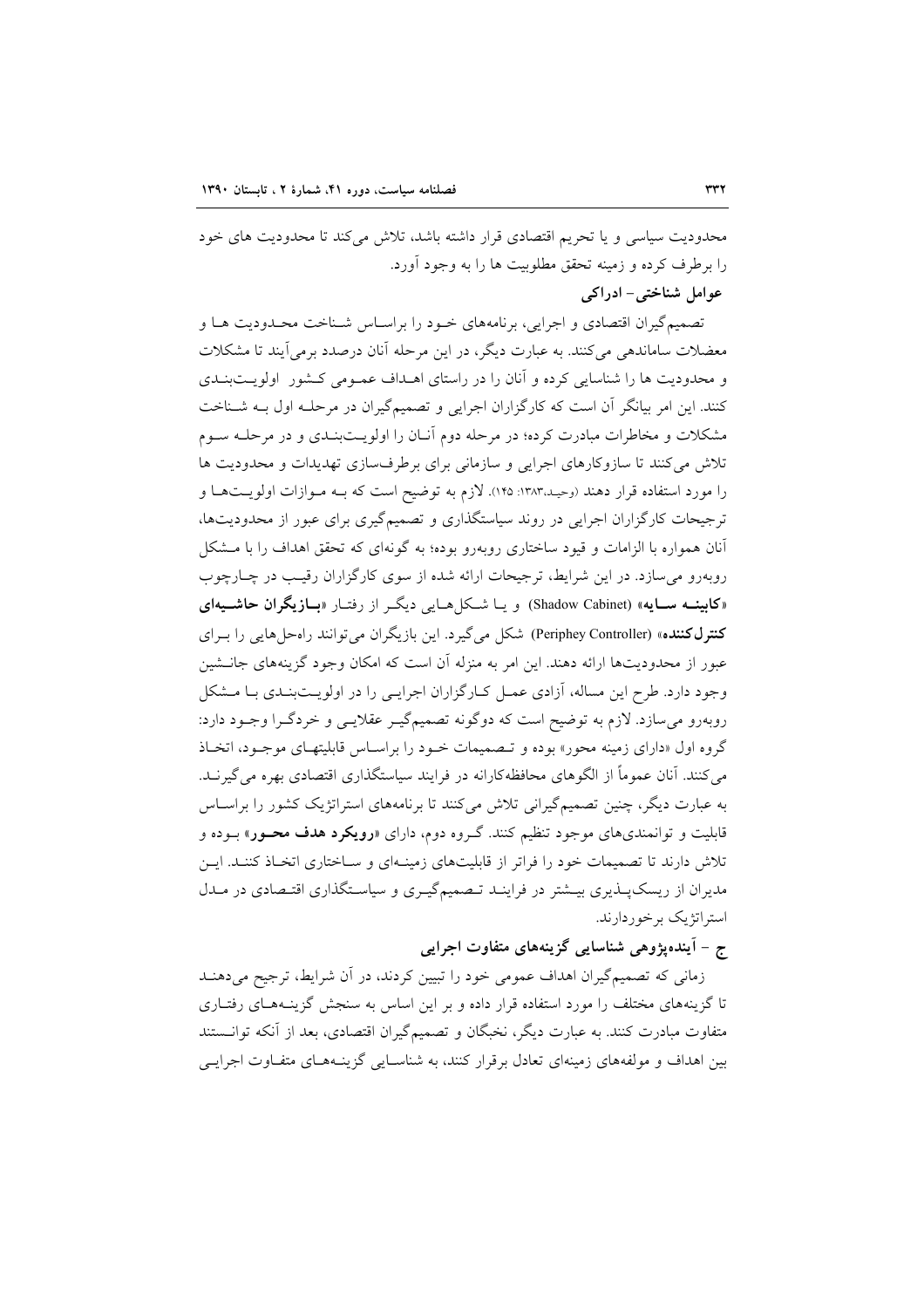مبادرت کرده و مطلوبیت هر گزینه را براساس پیامدهای آن مورد بررسی قرار میدهند. لازم به توضیح است که تبیین گزینههای ممکن در فرایند سیاستگذاری اقتصادی تحت تاثیر قالب های ادراکی، شناخت شناسی تصمیمگیران، مطلوبیت های اجرایی آنان و همچنین شرایط بین المللـی تاثیر گذار بر تصمیمات خواهد بود. به عبارت دیگر، گزینههای شناسایی شده، حاصل عقلانیت سازمانی و بوروکراتیک هر کشور و نظام سیاسی برای پاسخگویی به انتظارات جامعه و ارتقـاء قابلیت آن از طریق برنامهریزی و سیاستگذاری اقتصادی است.

# مدل های سداستگذار ی اقتصادی

# ١.مدل تحليل استراتژيک

مدل تحليـل اســتراتژيک بوسـيله افـرادي هماننــد «م**يـــشل کــروزر**» (Michael Crozier) و «ارهارد فریدبرگ» (Erhard Friedberg) ارائه شده است. افراد پاد شبده بیر این اعتقادنید ک سیاستگذاری اقتصادی تحت تاثیر اراده گروه ها، نخبگان، بازیگران و کارگزاران مختلف شکل می گیرد. هر یک از کارگزاران اجرایی نقش سیاسی و سـازمانی خـاص را ایفـا مـی کننـد. آنـان تلاشی سازمان یافته را به انجام میرسانند تا زمینههای تـامین اهـداف از طریـق پیونـد قابلیـت بخش های مختلف هر کشور به وجود آیـد. در مـدل تحلیـل اسـتراتژیک، سیاسـتگذاران بایـد اهداف خود را در تعامل با شکل بندیهای اقتصادی- استراتژیک پیگیری کنند. قـوانین اساسـی کشورها، اهداف عمومی واحدهای سیاسی را مشخص میسازد. در چنـین فراینـدی، کـارگزار اقتصادی هرگونه تصمیمگیری اجرایی را براسـاس مـدل تعـاملی بـا اهـداف بنیـادین سـاختار پیگیری می کند. در مدل استراتژیک، کـارگزاران اجرایـی بایــد اهــداف و برنامــههـای خــود را براساس «نقش ملي» (National Role)، «شرايط ژئوپلتيكي» (Geopolitics Situation) و همچنين «اهداف استراتژیک» (Strategic Goals) کشورها تنظیم کنند.

به این ترتیب، زیرساخت های سیاسی- اقتصادی جوامع و همچنین اهدافی که بـرای آنـان تبیین و تعریف شده است، نقش موثر و بنیادین در روابط سیاسی و برنامهریزی اقتـصادی ایفـا می کنند. در این ارتباط، مثالهای تاریخی متعدد ارائه شده است. به طور نمونه، می توان بسیاری از طرحهای اجرایی و برنامههای دولت فرانسه را در راستای مدل تحلیـل اسـتراتژیک بررسـی کرد. «ژان کلود تونیگ بـا بررسـی چگـونگی ایجـاد وزارت تجهیـزات فرانـسه در سـال۱مـای ۷-۱۹۶۶، که براساس آن می باید تغییراتی در ابعاد خدمات ساخت و شهرسازی انجام می شب و به وسیله «شارل دوگل»، «ادگار پیزانبي» طراحی و پشتیبانی شده بود؛ نشان می دهد که چگونه از همان مراحل آغازین، تکنوکراتهای مارسه پل و شوسه پاریس در شکل گیری تصمیمات، برنامههای وزارت و اهداف آن تاثیرگذار بودند و عملا از دستگاه حکومت بهرای مستحکم تهر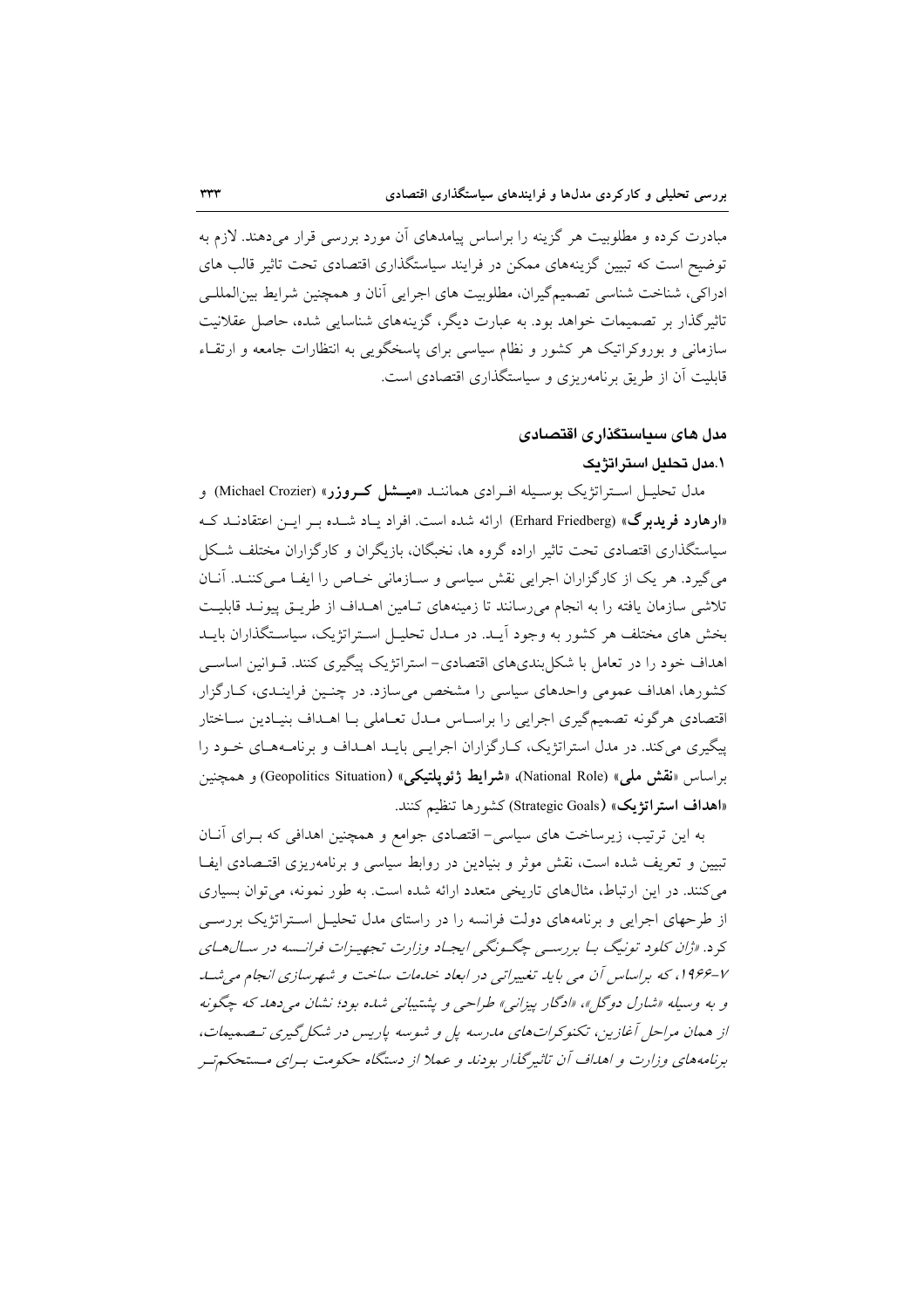کردن جایگاه خویش و حفاظت از منافع خود استفاده مهی کردنید. در ایس منظر، تصمیم گیس حاضر است، ولی از قلدرت عملهای در تعیین شکل و محتوای سیاست های عمومی برخوردار نيست» (وحيد، ١٣٨٣: ٧-١٢۶).

موارد و موضوعات دیگـر نیـز وجـود داشـت کـه در حـوزه مـدل تحليـل اسـتراتژيک در سیاستگذاری اقتصادی کشورهای مختلف از جمله فرانسه قرار داشته است. در سایر کشورهای صنعتی از جمله اَمریکا و حتی در بسیاری از کشورهای در حال توسعه نیز چنین شاخصهایی مورد توجه قرار می گیرد. زمانی که کشورها در شرایط برنامهریزی و سیاستگذاری استراتژیک قرار می گیرنـد، كـارگزاران اجرایـی آن از مـدل «خردگرایـی كامـل» (Complete Rationality) استفاده می کنند. کارگزاران اجرایی می توانند مدلهای دیگر را از جمله «خردگرایمی محلدود» (Limited Rationality) و همچنین «آ**نارشی**» (Anarchy) را در تـصمیمگیـری هـای خـود مـورد استفاده قرار دهند. در چنـین شـرایطی، نقـش کـارگزاران اجرایـی افـزایش یافتـه و در نهایـت کشورها نمی توانند برنامههای استراتژیک خود را در دستور کار قرار دهند. ایــن امـر بیــانگر آن است که در فضای ادراکی «خردگرایی کامل»، نخبگان سیاسی بیش از آنکه به اهـداف فـردی، گروهی و حزبی توجه داشته باشند، تمامی تلاش خود را بـرای تحقـق اهـداف و برنامـههـای استراتژیک کشور تخصیص می دهند.

هـر یـک از رویکردهـای ارائــه شـده مـی توانـد بخـشی از نیازهـای کـشور معطـوف بـه سیاستگذاری اقتصادی را تامین کند. در این ارتباط، چهار گزینه اصلی در رونـد سیاسـتگذاری اقتصادی کشورهایی همانند ایران وجود دارد. گزینه اول معطوف به اهداف استراتژیک کشور بوده و شامل مولفههایی از جمله توسعه است. بنابراین، توسعه اقتصادی، سیاسی و اجتماعی به عنوان گزینه اصلی در روند سیاستگذاری کشورهایی همانند ایران محسوب می شـود.در حـالی که این موضوع در ارتباط با سیاستگذاری اقتصادی آمریکا یـا برخــی از کــشورهای اروپــایی را باید معطوف به ارتقاء جایگاه کشورها در اقتصاد جهانی دانست. از سوی دیگـر، کـشور چـین تلاش دارد تا موقعیت خود را به عنـوان یکـی از «**واحـدهای سیاسـی در حـال ظهـور**» (Emerging State) تثبیت کند. طبعاً هر گونه گزینهای که معطوف به اهداف استراتژیک کـشورها

باشد، سایر الگوهای رفتار اقتصادی آنان را تحت تاثیر قرار می دهد (وحید، ۱۳۸۳: ۱۲۴).

به موازات گزینههای معطـوف بــه اهــداف اقتــصادی شــاهد گزینــههــای دیگــر در حــوزه سازماندهی موضوعات اقتصادی نیز هستیم. به عبارت دیگـر، هرگونـه اهــداف اسـتراتژیک در سیاستگذاری اقتصادی نیازمند توجه به موضوعات دیگر از جمله «رشد اقتصادی» Economic) (Growth خواهد بود. به همین دلیل است که تمامی کشورها یعنی «واحدهای توسعه یافته» (Developed States) ، واحدهاي در حـال ظهـور و همچنـين «واحـدهاي در حـال توسـعه»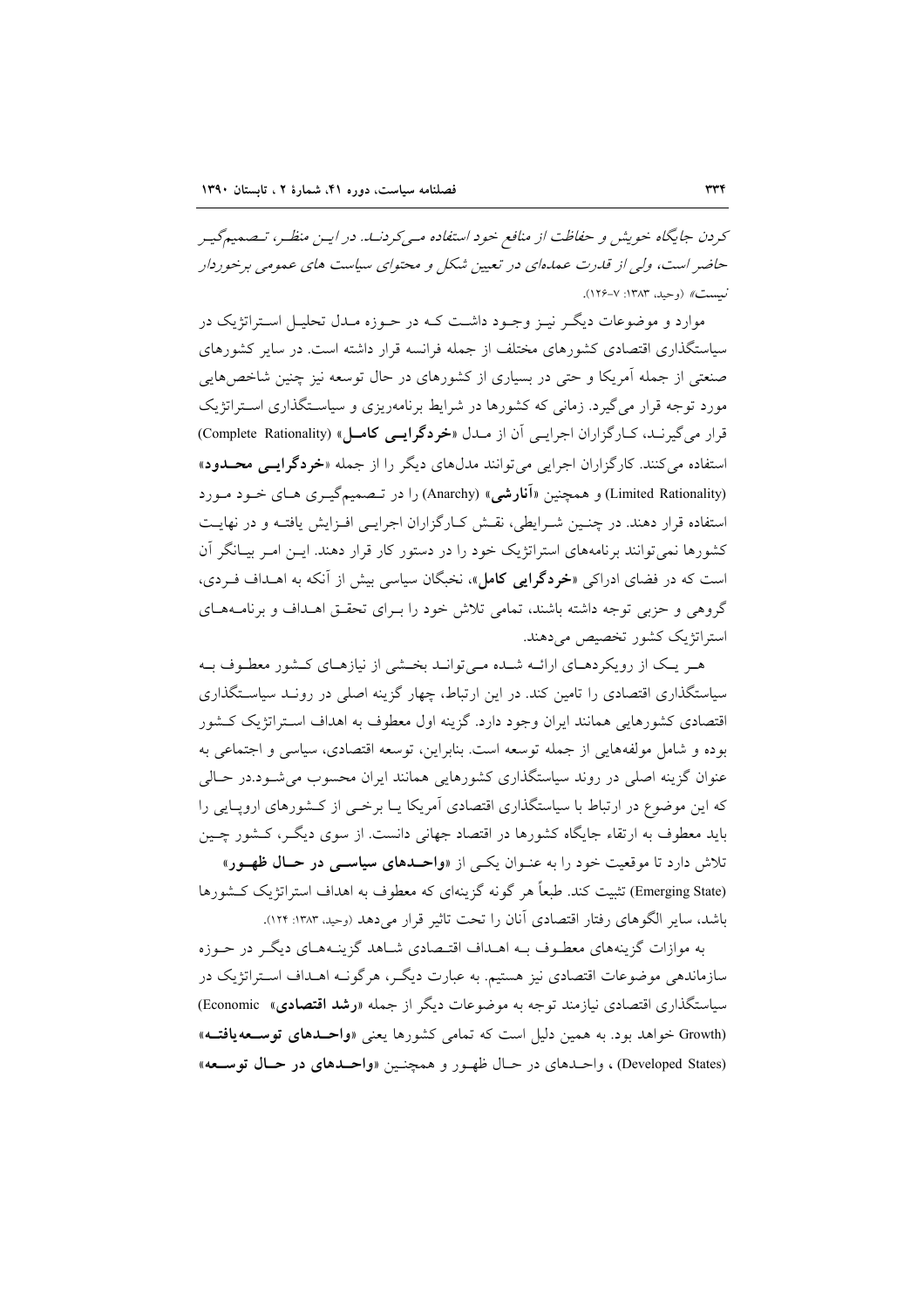(Developing States) سیاستگذاری خود را بـه گونـه ای انجـام مـی دهنـد کـه حـداکثر اهـداف اقتصادی آنان را تامین کند. رشد اقتصادی برای تمامی کشورها به عنــوان یکــی از گزینــههــای معطوف به اهداف اقتصادی است. به همین دلیل است که اهداف اقتـصادی طیفـی گــسترده از کشورها به ارتقاء نرخ رشد اقتصادی آنان معطوف بوده بـه گونـهای کـه مخـاطرات سیاسـی و اجتماعی ایجاد نکند. رشد اقتصادی کشورها از طریق گزینههای مختلف امکان پذیر است. آنچه در شرایط موجود بوسیله نهادهای بین|لمللی مورد تاکید قرار می گیرد، مربوط به رشد اقتصادی از طريق آزادسازي و ضابطهزدايي اقتصادي است. چنين الگوهايي بوسيله صندوق بـين|لمللـي یول، بانک جهانی و سازمان تجارت جهانی مـورد توجـه و تاکیـد قـرار مـی گیـرد. آزادســازی اقتصادی در هر کشوری دارای شاخص هـا و مولفـههـای متفـاوت اسـت. سیاسـت اقتـصادی کشورها مشخص می کند که آنان چه الگویی را در روند آزادسازی اقتصادی بایــد مــورد توجــه قرار دهند.

زمانی که جهت گیری اقتصادی کشورها مشخص شد؛ طبیعی است کـه سیاسـت اقتـصادی آنان نیز معین و مشخص میشود. این امر به مفهوم آن است که باید روش ها و تـصمیماتی بــه کار گرفته شود که به موجب آن زمینه برای تحقق فرایند آزادسازی ایجاد شــود. از جملــه ایــن موارد مي توان به ســازماندهي منــاطق اّزاد تجــاري بــراي توســعه اقتــصادي، ســرمايهگــذاري و گسترش تجارت اشاره داشت. به موازات چنین فرایندی، بازار بورس کشورها فعالیت خــود را آغاز می کنند.

## ٢.مدل تحليل مرحله اي

مدل دولتمحور بوسیله نظریهپردازان نئوکلاسیک، سوسیالیست و تحلیـل گـران مـدل۱هـای مرحلهای در روند سیاستگذاری اقتصادی ارائه شده است. مطالعات انجام شده نشان میدهد که «مدل تحلیل مرحلهای»(Cyclical Analysis Model) در سیاستگذاری اقتصادی بوسسیله اف ادی همانند «پيتــر برگــر»(Peter Berger)، «چــارلز جــونز»(Charles Joenes) و همچنــين «تومــاس لوكعان» (Thomas Look man) ارائه شده است. در این مدل، جایگاه و سیاست دولت هـا در مرکزیت تصمیمگیری اقتصادی قرار گرفته است. بــه عبــارت دیگــر، نخبگــان، تحلیــل گــران و تصمیم گیران، الگوهای رفتاری خود را می توانند بر ساختار نظام سیاسی تحمیل نمایند. این امر نشان می دهد که نقش کارگزاران فراتر از مولفههای ساختاری در روند سیاستگذاری اقتـصادی است. در سیاستگذاری مرحلهای، گزینههای مورد توجه حکومت ها صرفا" ماهیت اقتـصادی نداشته، بلکه از شاخص های مربوط به «**تکنولوژی مدیریتی**» بهره می گیرنـد. در ایــن فراینــد، هدف كاركزاران اجرايي را مي توان كسب «حـداكثر سـودمندي اقتــصادي» Maximizing of)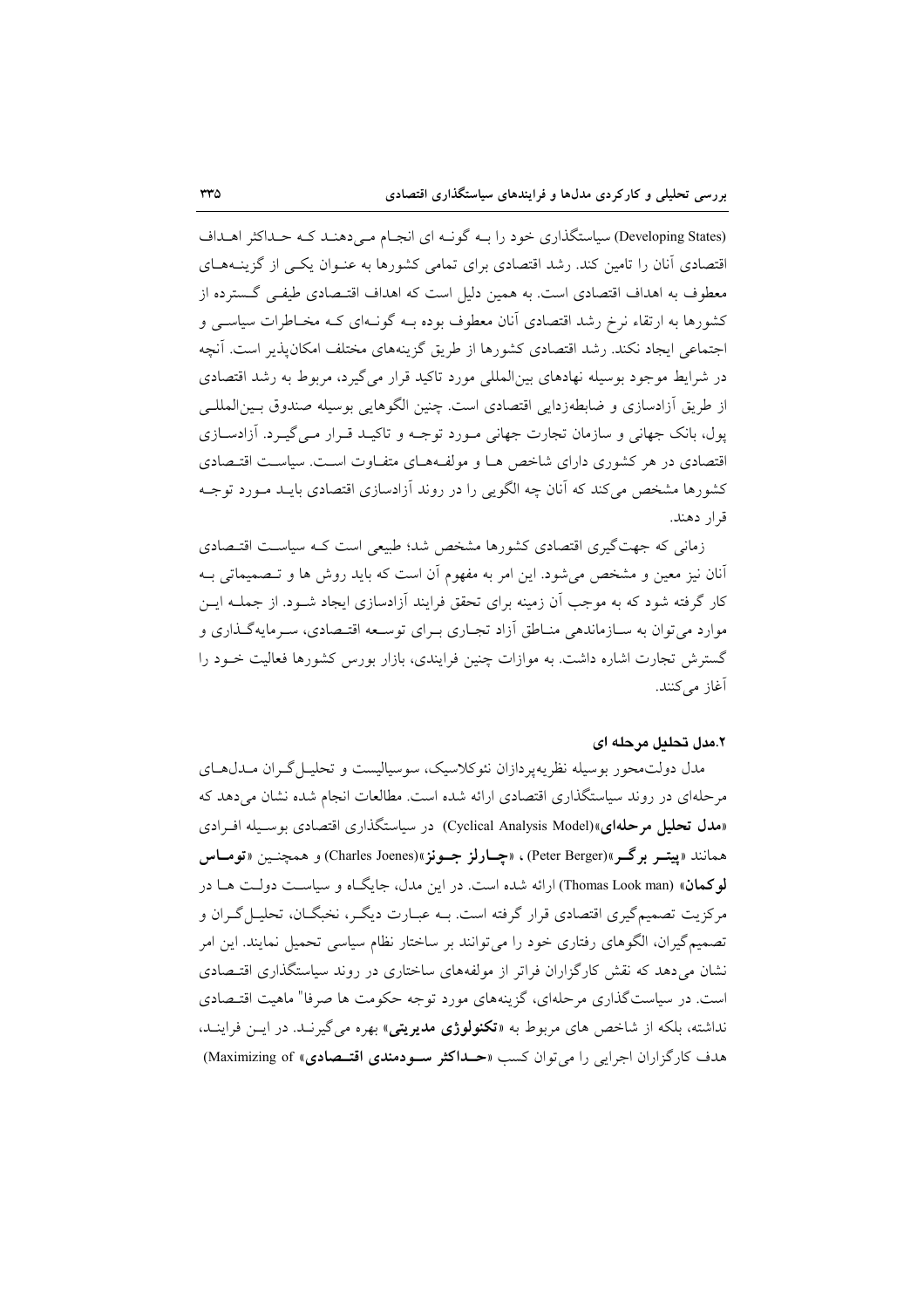(Economic Utility دانست. بنابراین، سیاستگذاری اقتصادی ماهیت رشد محور داشته و مـدیران اجرایی تلاش می کنند تا موقعیت خود را در ساختار اجرایی تثبیت کنند. بهرهگیری از رهیافت اقتصاددانان صرفاً در شرایطی مورد پذیرش قرار میگیرد که از یک سو به سودمندی اقتـصادی منجر شود و از سوی دیگر با اهداف سیاسی و مـدیریتی کـشور و نخبگــان سیاســی هماهنـگ ىاشد.

در مدل تحلیل مرحلهای، کارگزاران اجرایی به عواقب و پیامدهای رفتـار و اولویــتبنــدی خود واقف نیستند. به عبارت دیگر، آنان ترجیح مـیدهنـد تـا بـرای برطـرفسـازی برخـی از مشکلات بـه سیاسـتگذاري مبـادرت كننـد. طبعـا" نگـرش تحليـل مرحلـهاي انجـام پــذيرد، مطلوبیتهای اجرایی مشخص و اولویتبندی می شود. کارگزاران تلاش می کنند تا اصلی تـرین هدف خود را در راستای جلوههایی از اجتماعگرایی پیگیـری کننـد. اندیـشه اجتمـاعگرایـی را می توان زیرساخت تمرکز گرایی دولتی دانست. این رویکرد با مدلهای سیاستگذاری لیبرالـی و سیستمیک همگونی و هماهنگی ندارد. سیاستگذاران به دنبال اتخاذ روش و فرایندهایی هستند که اهداف آنان را در ساختار اقتصادی و اجتماعی تامین کند. نگرش اجتماع گرا در مدل تحلیل مرحلهای از زمانی به وجود آمد و مورد توجه قرار گرفت که هـسته مرکـزی اقتـدار حکــومتی براساس سیاست «**دولت رفاه**» (Welfare State) تعیین شد. کارگزاران اجرایــی خــود را مرکــز و محور تصمیمگیری برای منافع جمعی میدانند. آنان از اقتدار و توان اجرایی خود بـرای اتخـاذ تصمیماتی بهره میگیرند که به تامین منافع طیفی گسترده از لایههای اجتماعی منجر شـده، امـا به پیامدهای ان توجه چندان مبذول نمیدارند. این امـر بیـانگر ان اسـت کـه سـاختار قــدرت سیاسی کشورها باید انعطاف پذیری بیشتر در برابر مدل رفتـار اجرایـبی و مـدیریتی کـارگزاران داشته ىاشند.

مدل تحلیل مرحلهای بر سودگرایی، عقلانیت اقتصادی و همچنین «**تحلیل هزینه- فایــده**» (Cost – Benefit Analysis) استوار است. به عبارت دیگر، در این مدل، عقلانیت اقتصادی مـورد توجه واقع شده و از سوی دیگر، زمینههای تصمیمگیری بـرای تـامین حـداکثر منـافع اجرایـی دولت به وجود می آید. آنچه به عنوان «**عقلانیــت ابــزاری**» (Instrumental Rationality) مطـرح می شود را می توان در مدل تحلیل مرحلهای کارگزاران اجرایی در روند سیاستگذاری اقتـصادی مورد ملاحظه قرار داد. در این مدل بازیگران تلاش دارند تا بـه مـصلحت دولـت و جامعــه از طریق تصمیمگیری سریع، مرحلهای و ارتقاء یابنده نایل شوند. در این ارتباط:

«مجموعهای از فعالیتها شامل بحث، مطالعه، مذاکره و هماهنگی برای تصمیم گیری انجام می شود. در این فرایند راهکارهـایی تنظـیم مـی شـوند، نقـاط تفـاهـم و مـصالحه تعیـین شـده، حوزههای عقب نشینی و تعدیل در سیاست ها مشخص می شود و در نهایت این که هزینههای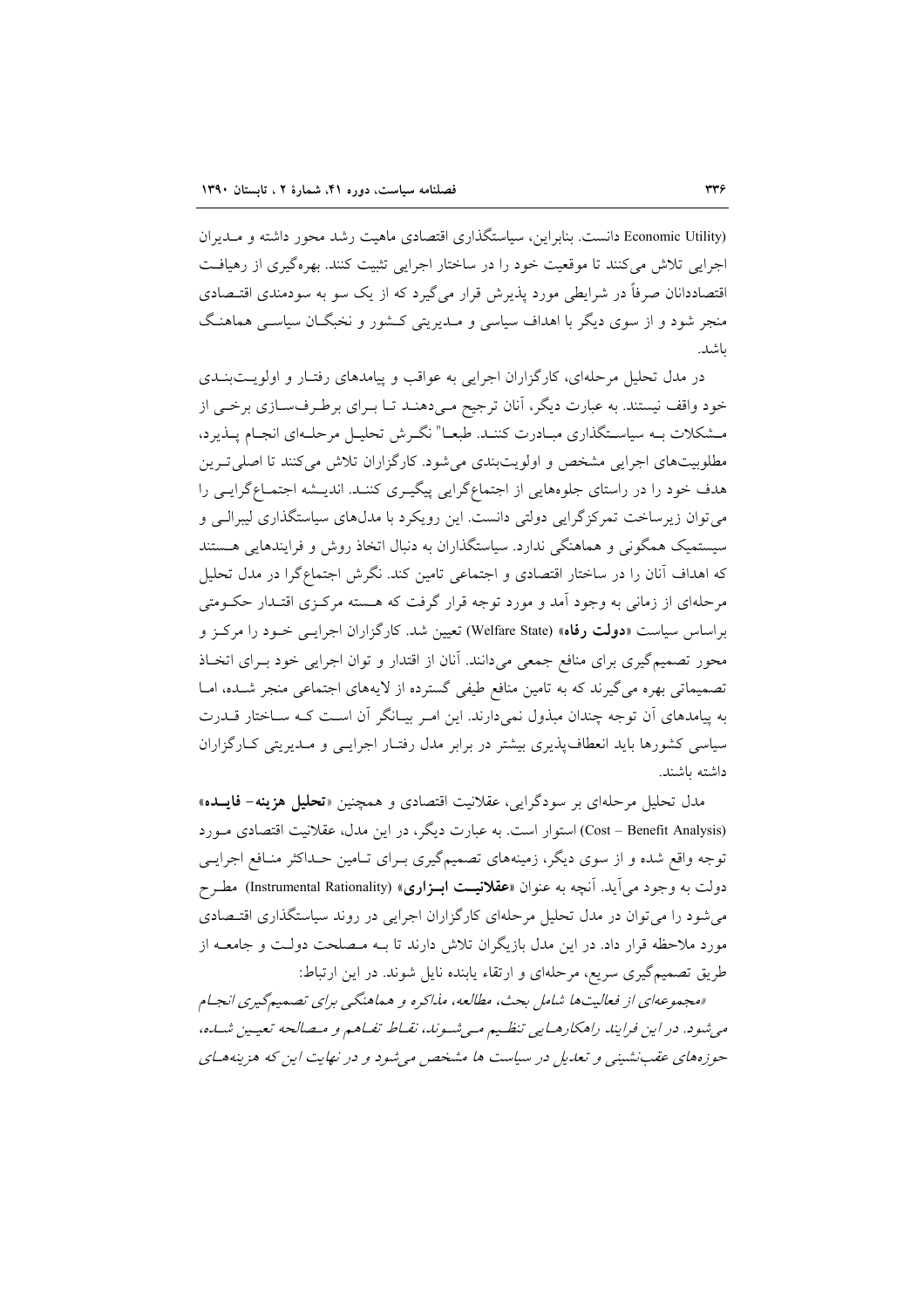دولت به محک تحلیل گذاشته می شود.... بنـابراین پـس از شـکل گیـری دسـتور کـار فراینـدی دومرحلهای را می توان در سیاستگذاری تـشخیص داد کـه مرحلـه نخـست آن شـاما ٬ راهحـا ٬ بخشیدن به پیشنهاد و مرحله دوم آن، تصویب سیاست را دربرمی گیرد، (دحید، ۱۳۸۳: ۱۰۴).

سیاستگذاری در مدل تحلیل مرحلهای عمدتا در کـشورهای در حـال توسـعه از اهمیـت و فراگیری بیشتر برخوردارند. به طور کلبی مبی تـوان توسـعهگرایـی در جهـان سـوم را براسـاس سیاستگذاری تحلیل مرحلهای مورد توجه قرار داد. در ایـن کـشورها، تغییرپـذیری در سـطحی گسترده انجام می شود. به عبارت دیگر، «**دولت توسعهگرا**» برای اهداف و سیاست های خـود، جایگاهی ویژه قائل است. شواهد نشان می دهد که در این کشورها:

«متخصصین بخش دولتی و امور توسعه بر این باورند که تنظیم و تا حد زیادی اجرای خط مشی از وظایف اصلی و اساسی دولت است. اعتقاد بر این است که دولت هـا بایـد از طریـق رشد اقتصادی، تامین آموزش و پرورش، تضمین امنیت فردی، افزایش فرصت هـای شـغلی و بسیاری از اقدامات دیگر به توسعه دست یابند. این اهداف از طریق «**اقدام عمومی»،** هماهنگی با سازمان های غیردولتی، سازمان های خصوصی و دیگر نهادهـای جامعـه مـازیی امکـان پـه پر است. اهداف و اقدامات رسمی دولت هـای کـشورهای جهـان سـوم در رونـد سیاسـتگذاری اقتصادی ناظر بر «**فرایند خط مشی»** است. گرچـه در «**سطح عملیــاتی**»، برخــی از کــارگزاران سیاسی بر استراتژی هایی تکیه می کنند که صرفا قدرت و منابع مالی آنها و هوادارانشان را تامین *می کنل» (*ترنر و هیوم، ۱۳۸۴: ۷۱).

با توجه به شاخص های یاد شده، سیاستگذاری براساس مدل مرحلهای دارای چهار بخش است و هر یک از این اجزا به عنوان بخشی از روند سیاستگذاری اقتصادی محسوب می شـود. لازم به توضیح است که این مدل بر خلاف فرایند تحلیل سیستمیک در سیاستگذاری اقتصادی، دارای ماهیت و رویکرد عمومی بوده و مدیران اجرایی تمـامی قابلیـت و توانمنـدی سـاختاری خود را برای ارتقاء نتایج حاصل از سیاستگذاری اقتصادی به کار میگیرند.

# ۳. مدل تصمیم گیری

یکی از محورهای اصلی سیاستگذاری اقتصادی کـشورها را مـدل تـصمیم گیـری تـشکیل میدهند. آنان می توانند بر روند سیاستگذاری و توزیـع ارزش هـای اقتـصادی در حـوزه سیاستگذاری اقتصادی تاثیر گذار باشند. مدل تصمیمگیری را بایـد حـد واسـط «مـدل تحلیــل استراتژیک» با «مـدل تحلیـل مرحلـهای» در رونـد سیاسـتگذاری اقتـصادی دانـست. مـدل تصمیم گیری را نخستین بار «گراهام آلیسون» (Graham Allison) در ارتباط با بحران کوبا مورد استفاده قرار داد. وی بر این اعتقاد بود که سیاست، اقتـصاد و اسـتراتژی تـابعی از تعامـل بـین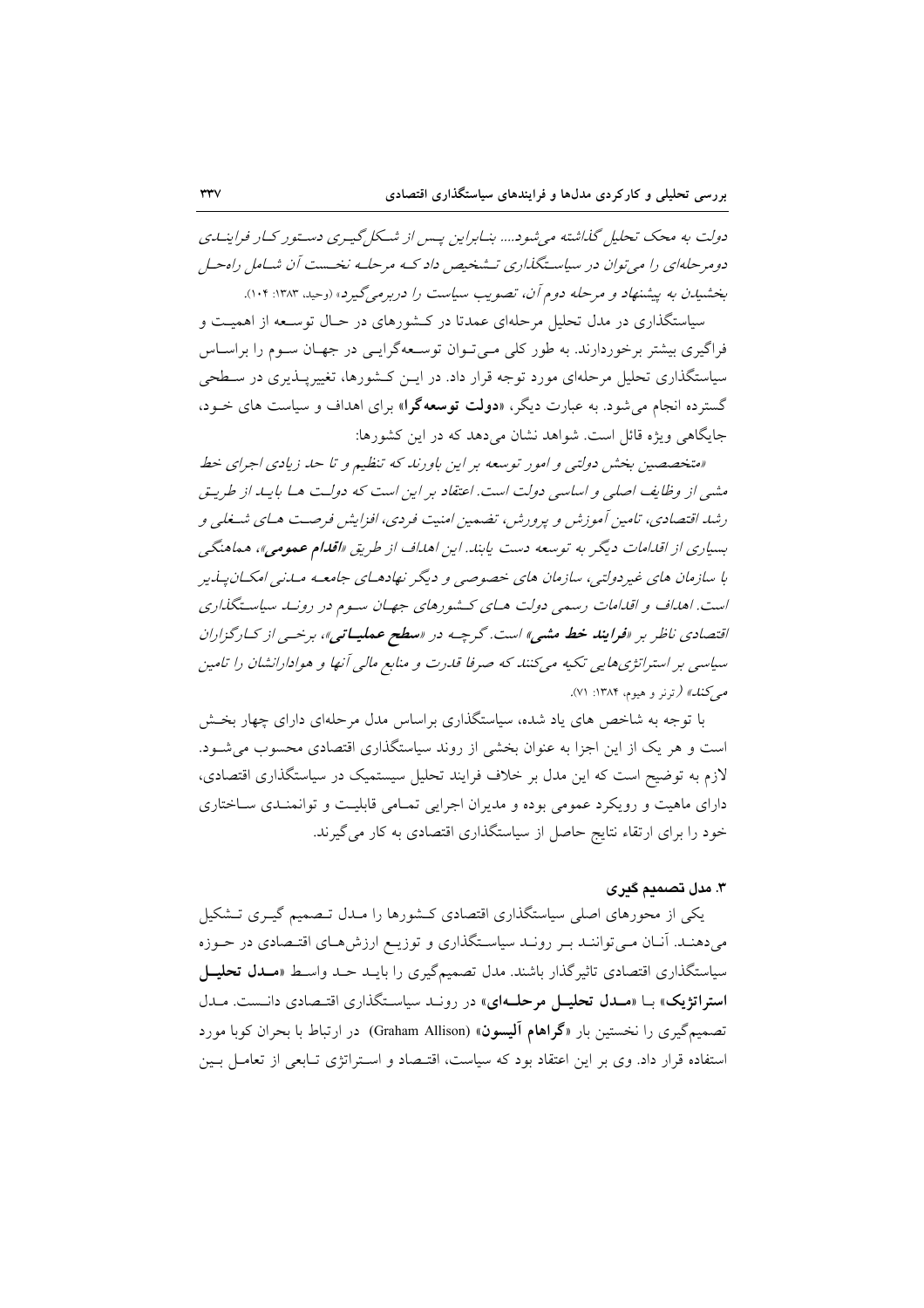بازیگران برای نیل به بهترین گزینه در روابط متقابل است. وی از ایــن مــدل در تحلیــل روابــط آمریکا– اتحاد شوروی در سال ۱۹۶۲ استفاده کـرد. مـدل تـصمیمگیـری در هـر گونــه فراینــد سیاسی، اقتصادی و استراتژیک معطوف به پیدا کردن راهحلی است که بتـوان مـشکلی را حـل کرد و یا تعاملی موثر را در روابط بین بازیگران برای نیل به منافع متعادل شده بــه وجــود آورد. به طور کلی می توان تاکید داشت که:

«یکی از مهم ترین کارهایی که در خصوص تحلیل تصمیم گیری به انجام رسیده، کار گراهام آليسون در مطالعه بحران موشكي كوبيا بيوده است. وي ميال خيود را بيا عنيوان «جيوهره تصمیم گیری» (Essence of Decision Making) در سال ۱۹۷۱ منتشیر نمبود. این کتباب از زمیان انتشار یکی از کتابهای مورد مطالعه و دانـشجویان رشـته سیاسـتگـذاری عمـومی و روابـط بین الملل بوده و جای خود را در بین پژوهشگران باز کرده است. تحقیق آلیسون در پسی نـشان دادن آن است که چگونه عینکهای مختلف، تفاسیری بسیار گوناگون از حوادثی کـه جهـان را تا مرز جنگ هستهای کشانده عرضه می نماید. او عقبده دارد که این بحران و سـایر موضـوعات بحرانی نیازمند تصمیم گیری هستند. در مدل تصمیم گیری، بـازیگران مـی تواننـد از پــشت سـه عینک روند تصمیمگیری را نظاره نمایند. عینک اول مبتنی بر تصمیمگیـری «**بـازیگر عقلانــی**» (Rational Actor) *است. بازیگر اصلی در این ملل «دولت ملی» است. عین*ک دوم مع*طوف ب*ه «ف**رایند سازمانی**» (Organizational Process)است. یعن<sub>ی</sub> این که سازمانها چگونه می *توانن*ـله بـر موضوع اثرگذار باشند. عینک سوم مربوط به «**سیاست های بوروکراتیک**» Bureaucratic) (Policy است. هر گروه ملبه، سازمانی و سیاسی الگوی خاصی را مورد استفاده قرار میے دهی۔ بايد بين سه مجموعه ياد شده بازيگران رابطه برقرار نمود» (پارسونز، ۱۳۸۵: ۱۰۱-۱۰۰).

در مدل تصمیم گیری، سازمان های متفاوت ایفای نقش می کنند. به عبارت دیگر می توان به این جمع بندی رسید که عاملان و مجریان به عنوان انتخـابکننـدگان عقلایـی، میـان مجموعـه اقدامات مختلف، دست به انتخاب میزنند. در این مدل خودمحوری و نفع طلبی بازیگران مورد پذیرش قرار نمی گیرد. به عبارتی دیگر، محور تحلیلی، تصمیم و اقدام در مدل تصمیمگیری، بر نقش بازیگران عقلایی تاکید دارد. در این فرایند مدیران اجرایـی اهــداف و مقاصـد اجرایـی را طبقهبندی، اولویتبندی، ارزیابی و انتخاب می کنند. برای تحقـق آن، یـک مجموعـه اقـدامات بالنسبه عقلايي انجام مي گيرد. فردي به نام «ليندبلوم» (Lindblom) اين مدل را «تصميم گيري افزايشي» (Increasmental Decision Making) مي نامد. در اين رويكرد:

«خط مشی گذاری برای یافتن بهترین ملال برای نیل به هساف انجام میگیرد. در دنیای پیچیده و متغیری که هوش، فراست و ظرفیت تصمیمگیری محدود است؛ راه چاره دیگری به غیر از مدل تصمیمگیری از طریق خطهشیهای عاقلانه، بازیگران عقلایی، سـازمان عقلایـی و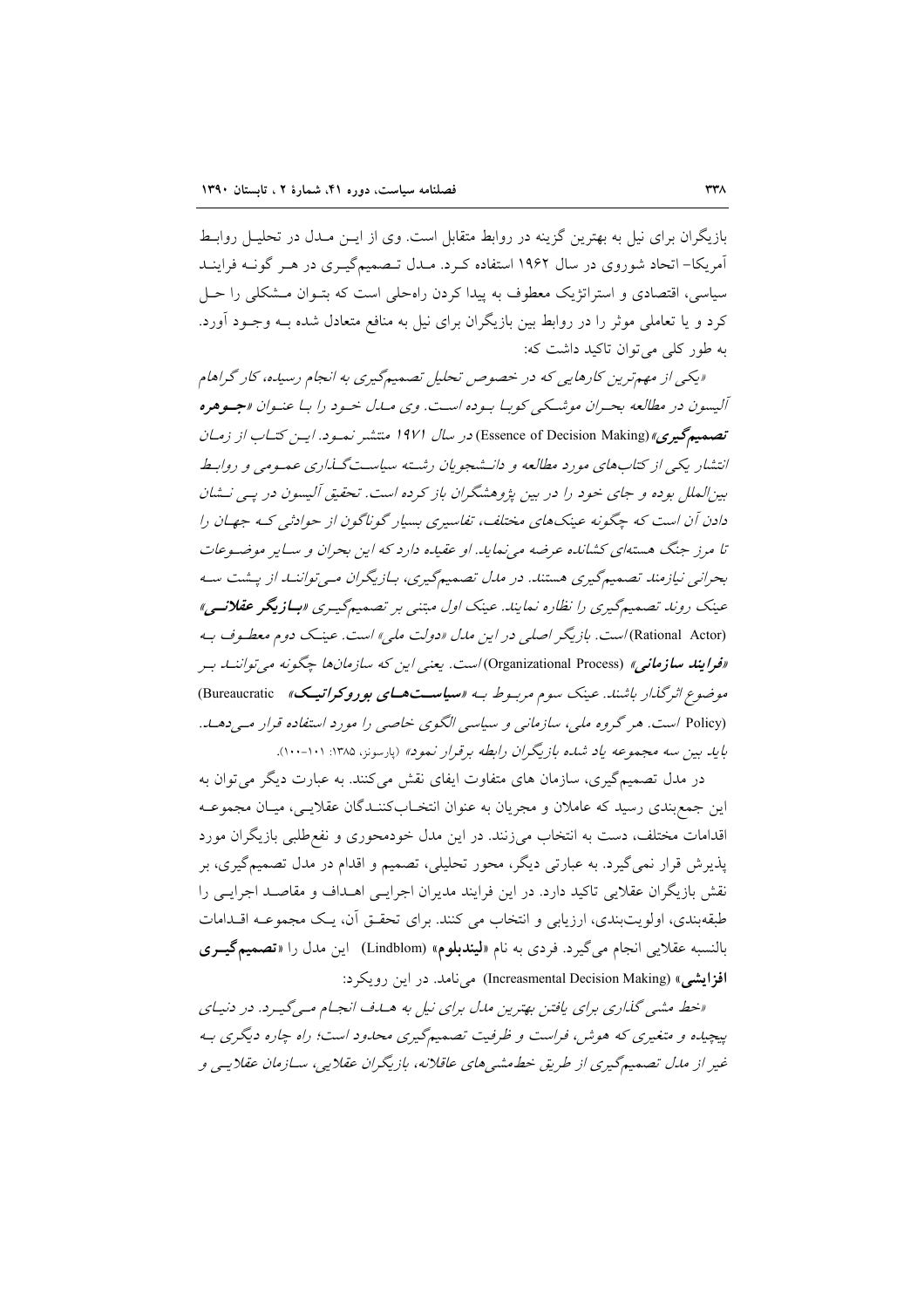مدل های بوروکراتیک منطقی وجود ندارد... می توان از ملدل تصمیم گیری افزایشی، برای توصيف برحي فعاليت هاي مربوط به خط مشه گذاري استفاده كرد» (Lindblom, 1979: 83).

در مدل تصمیم گیری، کارگزاران تلاش می کنند تا از طریق ائـتلاف، چانـهزنـی، سـازش و همکاری به طراحی استراتژیهایی مبادرت کنند کـه زمینـه لازم بـرای تـصمیمگیـری و تعیـین خطمشی را فراهم آورد. دولت نقش محوری در مدل تصمیمگیـری دارد. کــارگزاران دولتــی از طریق فرایندهای سازمانی به اتخاذ خطمشیهایی مبادرت می کنند که بیشترین مطلوبیت را بـه وجود آورد. بهرهگیری از مدل تصمیمگیری را می توان یکی از الگوهای تاثیرگذار در شـرایطی دانست که نشانههایی از بحران بین کشورها ایجاد شـده و زمینــه تحقــق اهــداف را بــا مــشکل روبهرو ساخته است. در این فرایند، تصمیمگیران از ابزارهای متنوع برای ارتقاء موقعیت خـود استفاده می کنند. به این ترتیب آنـان، زمینـه ایجـاد روابطـی را فـراهم مـیسـازند کـه عامـل شکل گیری تعادل در فرایند سیاستگذاری اقتصادی محسوب می شـود. مـدل تـصمیم گیــری در دوران بحران از اهمیت، کارآمدی و مطلوبیت بیشتری برخـوردار اســت. أنچــه کــه بــه ارتقــاء موقعیت «فرانکلین روزولت» در سال ۱۹۳۳ منجر شد، می توان ناشی از ابتکار وی بـرای عبـور از «**رکود اقتصادی**» و ایجاد رونق در ساختار اقتصاد آمریکا دانست.

«مدل تصمیم گیری» دارای سه مرحله است: در مرحله اول، «برنامه کاری» تـدوین می شود. در مرحله دوم، «**تصمیم گیری**» به انجام می رسد و در مرحله سوم، زمینه برای «**اجرای تصمیمات و سیاست های انتخاب شـد**ه» فـراهم مـیشـود. ایـن امـر را مـی تـوان نمـادی از سیاستگذاری اقتصادی بر اساس «مدل خطی» دانست.

۴. مدل سازمان، سلسله مراتب و شبکه

ساختارهای سیاسی به موازات نهادهای اجتماعی و اقتصادی میتوانند در روند سیاستگذاری اقتصادی نقشی تعیین کننده ایفا کنند. این رویکرد، براساس رهپافـتهـای مـاکس وبر سازماندهی شده است. وی بر این اعتقاد بود که ساختار هر کشور زمینههـای شـکل گیـری نهادها و سازمان های مربوط به سازماندهی عوامل و نیروهـای اقتـصادی را فـراهم مـیسـازد. براساس چنین رویکردی، سیاستگذاری اقتصادی براساس «م**دل سازمان**» معطوف به بهرهگیری از طيفي گـسترده از مولفـههــاي اجتمــاعي، اقتــصادي و مــديريتي اســت. بــه عبــارت ديگــر سیاستگذاری اقتصادی براساس مدل سازمانی علاوه بر مولفههای مـدیریتی بـه شـاخص هـای تشکیل دهنده «محیط سازمانی» نیز توجه دارد. به طور کلی می توان تاکید داشت که:

«کلیه سازمان ها در محیطها و همچنین در ارتباط با مجموعههایی ایفای نقش می کننها ک طبقی گسترده از مولفµها و عوامل اجتماعی− محیطے را دربرمبے گییرد، محیط هبایی ک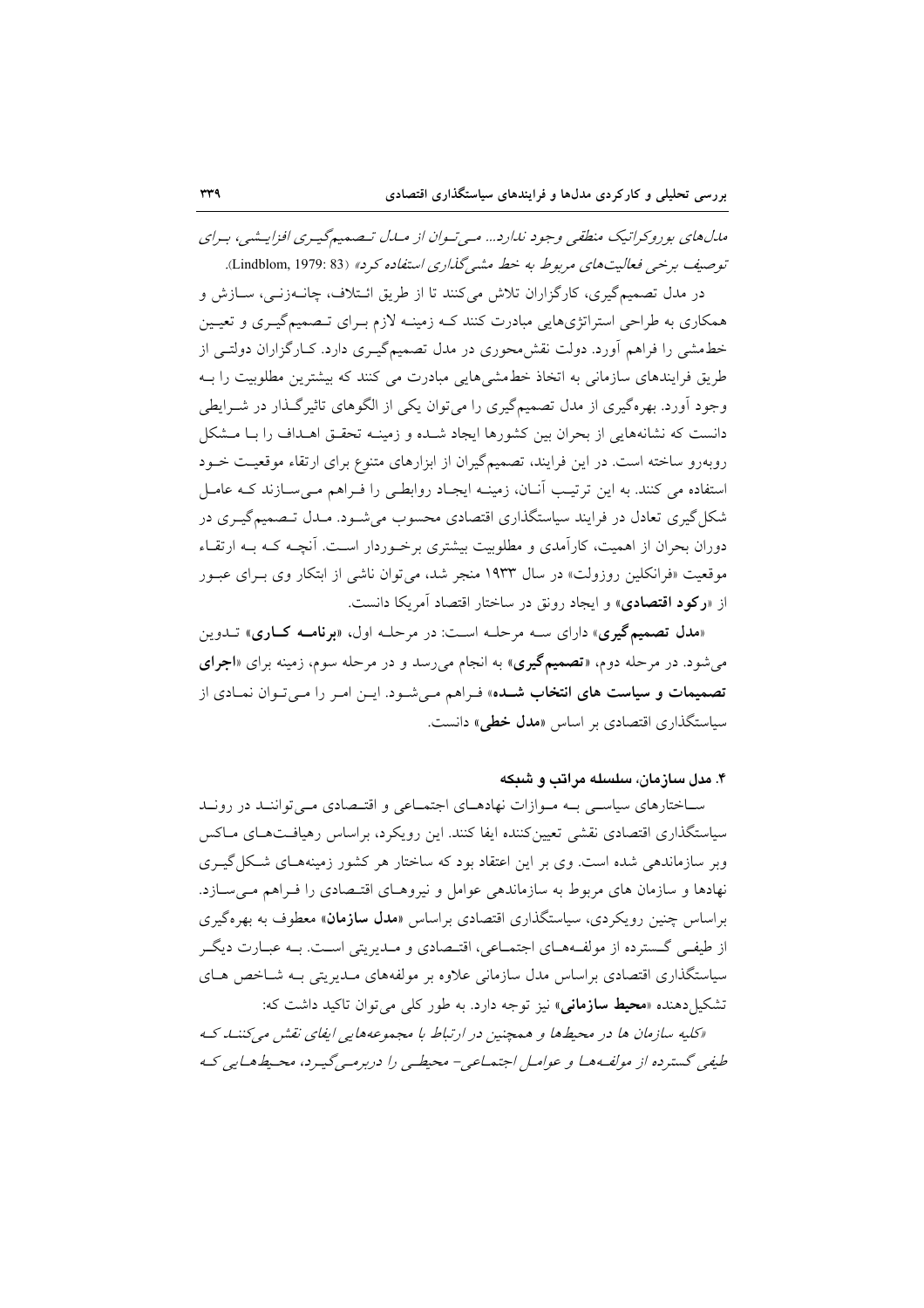سیاست گذاری اقتصادی در کشورهای در حال توسعه انجام می گیـرد ماهیـت متمـایز و متنـوع دارد. محیط این کشورها و سازمان ها از محیط کشورهای عضو «سازمان همکاری اقتیصادی و توسعه» (Organization For Economic Cooperation and Development) متبعايز است. اگرچه هسر یک از کشورهای در حال توسعه نیز دارای محیط کاملا متمایزی از یک پگر می باشت. این سخن به معنای آن است که مدلهای مدیریتی و سیاست گذاری اقتصادی در یک محیط بهرای محیطهای دیگر نامناسب است. سیاست گذاران باید بر این امر واقف باشند که محیط سـازمانی عنصر اساسی و تاثیرگذار بر خط مشی، اصلاح اداری یا هر برنامه مبتنی بسر تغییسر است. اگسر مدیران در سیاست گذاری اقتصادی علاوه بر سازمان به محیط و شبکه نیز توجه داشته باشتند، در مقایسه با آنانی که محیط، سازمان، سلسله مراتب و یا شبکه را نادیـلـه مــیگیرنـلـ موفقیـت بیشتری به دست مه آورند» (ترنر و هیوم، ۱۳۸۴: ۸-۲۷).

این امر نشان میدهد که در «م**دل سازمان، سلسله مراتـب و شـبکه**» هـیچگونــه قطعیتــی وجود ندارد. به عبارت دیگر با تغییر هر یک از مولف4هـا و عوامـل تاثیرگـذار، زمینــه تغییــر و دگر گونی در فرایند تصمیم گیری و سیاستگذاری ایجاد می شود. به این ترتیب باید توجه داشت که مدل سازمان در سیاستگذاری اقتصادی به گونهای است که می تواند دو حوزه سلسله مراتب و شبکه را با یکدیگر پیوند دهد. به همین دلیل است که تامپسون مدل سازمان را در قالب مدل سه بعدی مورد ارزیابی و تحلیل قرار میدهد. وی بر این اعتقاد است که:

«سازمان به تنهایی نمی تواند برای اهداف متنوع اقتصادی کشورها رهیافت اجرایی مناسبی را ارائه دهد. سازمان باید در فرایند تصمیمگیری به مولفههایی، از جمله سلسله مراتب و شبکه نیز توجه نماید. ساختار سیاستگذاری سه بعدی معطوف به جلوههایی از هماهنگی بین عناصر سازمانی، اجتماعی و ضرورتهای موضوعی برای تصمیمگیری خواهـله بـود. بـه همـین دلیـل است که مدل سازمانی ماهیت متنوع داشته، با عوامل و مجموعههای دیگری پیونید می یابید» . (Thompson, 1991:  $2$ )

هنر تامیسون در سازمانده<sub>ی</sub> «م**دل سازمان، سلسله مراتب و شـبکه**» در آن اسـت کـه از رهیافتهای مورگان، تیلور و هـود در تبیـین مـدل خـود بـرای سیاسـتگذاری اقتـصادی بهـره می گیرد. «مورگان» بر این اعتقاد است که سازمان به تنهایی شامل ساختاری است کـه اجـزای کارکردی آن ماهیت درونی دارند. در حالی که «**تامیسون**» توانست «**روابط تعاملی بین سازمان** و محيط» مرتبط با آن ايجاد كند. مورگان سازمان را ابزار كسب قدرت و سلطه مى داند. زمـانى که سیاستگذاری انجام میگیرد جلوههایی از توزیع قدرت و ارزش اعمـال مـیشـود. از ســوی دیگر در سازمان زیرمجموعههایی متنوع وجود دارد که با یکدیگر رابطه ارگانیک داشته، هدفی مشترکی را پی گیری میکنند. به این ترتیب، موضوعاتی هماننـد ماهیـت نظـامهـای سیاسـی و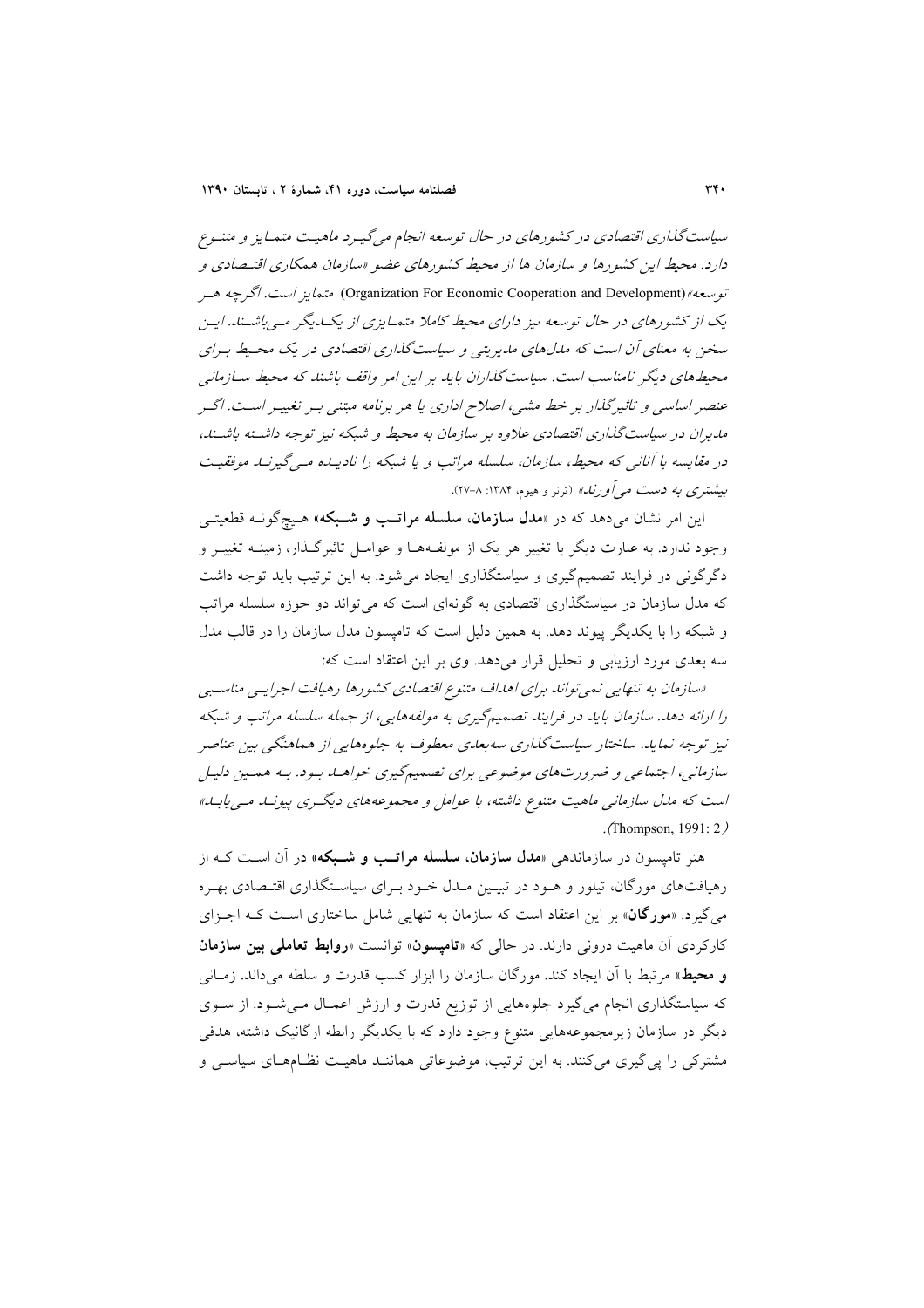همچنین فرایند تعامل اجزا که منجر به تغییر و دگرگونی می شوند نیز در سازمان وجـود داشـته و قادر است بر سایر جوزهها تاثیر گذار باشد (Morgan, 1986: 13).

آنچه مورگان و تامیسون در مورد سیاستگذاری اقتصادی بیان میدارند ماهیت هم تکمیل<sub>س</sub> دارد. به عبارت دیگر، رویکرد تامپسون بدون اندیشههای مورگان هیچگونه کارکرد و مطلـوبیتی در روند سیاستگذاری ایجاد نخواهد کرد. به همان گونه که «هود» نیز موضوع دیوان سالاری را مطرح کرده، نقش سلسله مراتب سازمانی را در تصمیمگیری برجسته ساخته و بـر ایــن عقیــده است که مدیران باید بتوانند همسانی هنجاری و ارزشی را ایجاد کرده، اطلاعات کامل از محیط مورد نظر خود داشته باشند. اطلاعات زیر بنـای کنتـرل رفتـار در سـازمان اسـت، هرچنـد کـه مولفههای غیرقابل پیش بینی نیز وجود دارد. به این ترتیب هود بر مولفههـایی از جملـه سلـسله مراتب، اطلاعات، کنترل و تعامل به عنوان شاخصهای مدل دیوانسالاری تاکیـد دارد Rood,  $(1976; 85-6)$ 

اجزای سازمان نشان میدهد که هر سازمان مرکب از جنـاحهـای قدرتمنـد داخلـی اسـت، بنابراین هر سازمان می تواند بر فراینــد تـصمیمگیــری در راسـتای افــزایش منــافع گــروه هــای ذی نفوذ تاثیر گذار باشد. به همین دلیل است که همواره نظریهپردازان سازمان از واژه «**استعار**ه» (Metaphor) و «دورنما» (Perspective) براي تبيين شاخص هاي تشكيا دهنده سازمان و اهــداف آن بهره می گیرند. به عبارت دیگر می توان تاکید داشت که:

«استعارهها این امکان را فراهم می سازند که جنبههای مختلف سازمان را در مقایسه با دیگر پدیده ها شناسایی کنیم و تصاویر متعددی از سازمان به دست آوریم. آنگ۱ه از تکمیل این تصاویر در کنار هم و یا روبهروی هم سیمای واقعی سازمان را شناسایی نماییم… استعارهها فقط برای درک سازمان به کار نمی آیند، بلکه در نوع و اعمال مدیریت نیز مفید هستند. مدیران با شناخت نوع سازمان قادر به ارائه اشکال متفاوتی از استعارهها هستند. هر استعاره بخشی از اركان تصميم گيري در سازمان محسوب مي شود (سيدجوادين، ١٣٨۴: ١٧٧).

از آنجا که سازمان موجودی زنده تلقی می شود، یعنی اینکه دارای ارگانیزم است، بنـابراین هرگونــه تــصميمگيــري در «مـــدل ســازمان»، اولا، «ماهيــت عقلايــي» دارد؛ ثانيــا، براســاس «شاخصهای فرهنگی- اجتماعی» تنظیم می شود؛ ثالثا، «ابزار اراده گروهی محدود» است ک «اليگارشي قدرت» را از طريق سازمان در دست مي گيرند؛ رابعـا، از «قابليـت ايجـاد ارتبـاط بـا محیط» و عناصر پیرامون برخوردار است. بـه همـین دلیـل اسـت کـه سـازمان را مـیتوان بـه سیستمی تشبیه کرد که جلوههایی از سازگاری با محیط و تعامل با اجزای پیرامونی را داراست. در این فرایند «چرخه حیات» (Life Cycle Metaphor) وجود داشته، هرگونــه تــصمیمگیــری از یک سو از محیط الهام می گیرد و از سوی دیگر بر محیط تاثیر می گذارد.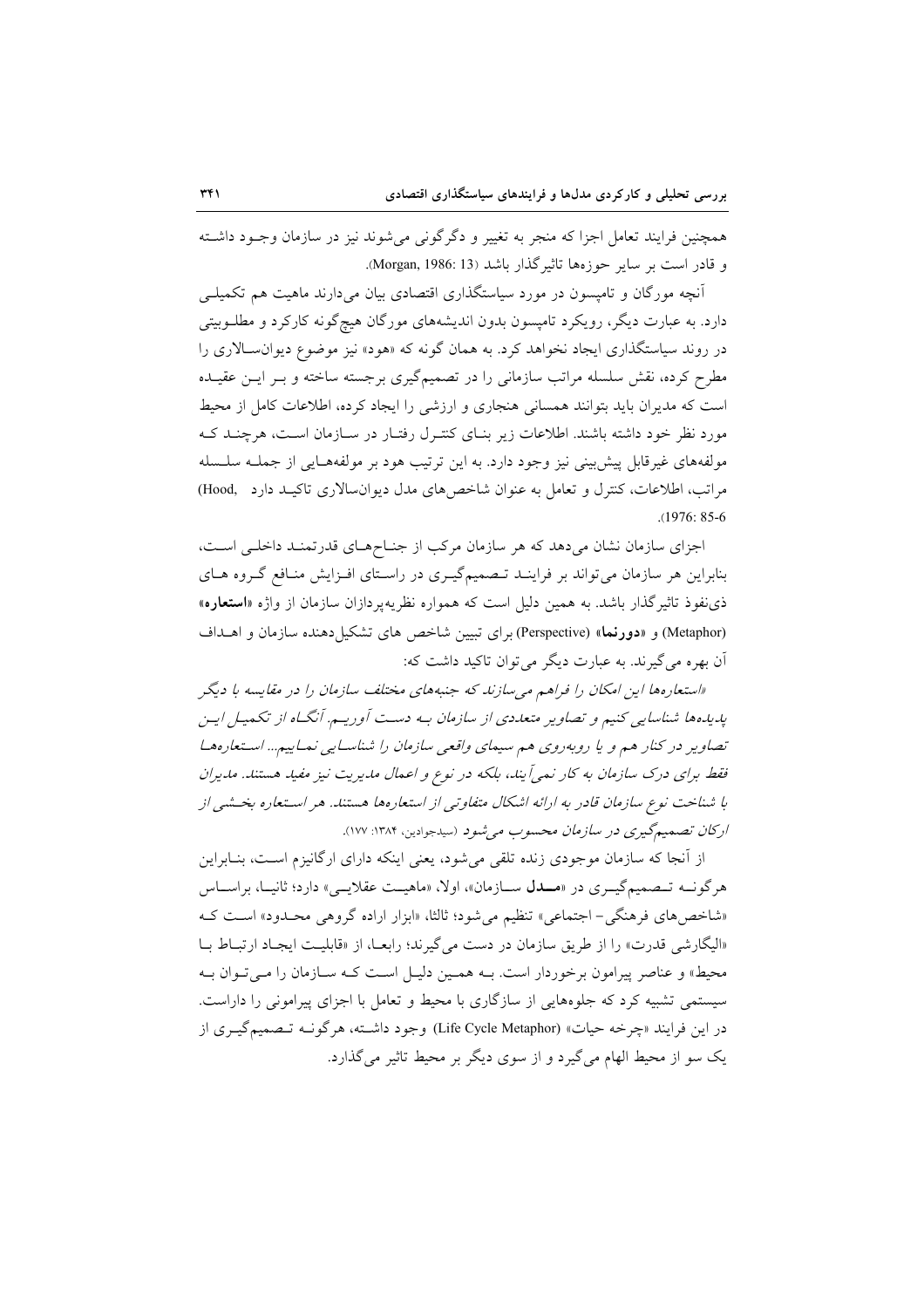### ۵. مدل سازمان ها و نهادهای فرا دولتی

نهادهای اقتصاد بین|لمللی در زمره اصلی ترین عوامل و نیروهـای ســازماندهی کننــده مــدل فراساختاری در سیاستگذاری اقتصادی محسوب می شوند. به همان گونه که سازمانهای داخلی از قابلیت لازم به ای تاثیر گـذاری در فراینـد سیاسـتگذاری اقتـصادی برخوردارنـد، نهادهــای بینالمللی نیز می توانند چنین نقشی را در حوزههای مختلف جغرافیایی، به ویـژه در ارتبـاط بـا کشورهای در حال توسعه ایفا کنند. به طور کلی هرگونه سیاستگذاری اقتصادی بدون توجه بـه نقش و کارکرد نهادهای داخلی، سازمان ها و ساخت های بین|لمللی تحقق پیدا نمی کنـد. ایــن روند در بسیاری از کشورهای در حال توسعه مورد توجه قرار گرفته، به مرحلـه اجـرا گذاشـته شده است. در چنین فرایندی، سیاستگذاری اقتصادی تحت تـاثیر عـواملی فراتـر از نهادهـای داخلی قرار دارد. این امر را «منی»(Meny) و «ژان کلود» (Jean Claude)در قالب «مدل صدر – ذيل» (Up- Down Model) ارائه دادهاند. آنان بر اين اعتقادند كه:

«یک سیاست همواره با اجرا و خط مشی سازمانی شکل نمبی گیبرد، بلکـه قبـل از اجـرا از ساختار معینی برخوردار است. در این ارتباط، سیاستگذار اقتصادی با مجموعه سلسله مراتبهی نهادي در قالب صيدر- ذيبل روييه رو هستيم. اين امير بيه صيورت خطبي، بعيد از مرحليه تصمیم گیری به وجود می آید. نهادهایی که در مرکز قرار دارند نقش موثر و تعیین کننده توی در فرایند اجرای اهداف و تحقق برنامهها دارند. حوزه مرکزی مربوط به عرصه سیاست و اقتیصاد بيز إلعال است.

بنابراین سیاست گذاری اقتصادی بخشیی از فرایند بین المللی محسوب شده، می تواند حسوزه بین المللی را به عرصه های داخلی پیوند دهد. در این فراینب جلسوه هسایی از «**سلسله مراتب** صدر - فرمل» با نگاهی ایزاری به انجام سیاست گذاری اقتصادی مشاهده مه شد وه» Meny and) .(Claude, 1989: 66

این امر به مفهوم آن است که نهادهـای فرادولتـی کـه در حـوزه مرکـز قـرار دارنــد نقـشی تعیین کننده و موثر تر در ارتباط با سیاستگذاری اقتصادی در جهان سوم ایف) مبی کننـد. در ایــن ارتباط تاكيد شده است كه:

«برخبي از تحلیل گران پر اين اعتقادند كه نهادهاي اقتصادي پين المللي نه تنهـا توصـيههـاي تکنیکے و الگوپے را به کشورهای پیرامونی ارائیه میے دهنیا، بلکیه آنیان را تحت فیشار قبرار می دهند تا این الگوها را در کشور خود به اجرا درآورند. چنین الگویی مـورد انتقـاد برخـی از نظريه يد دازان اقتصاد بين الملل قرار گرفته است» (وحيد، ١٣٨٣: ٣٢-۴٣).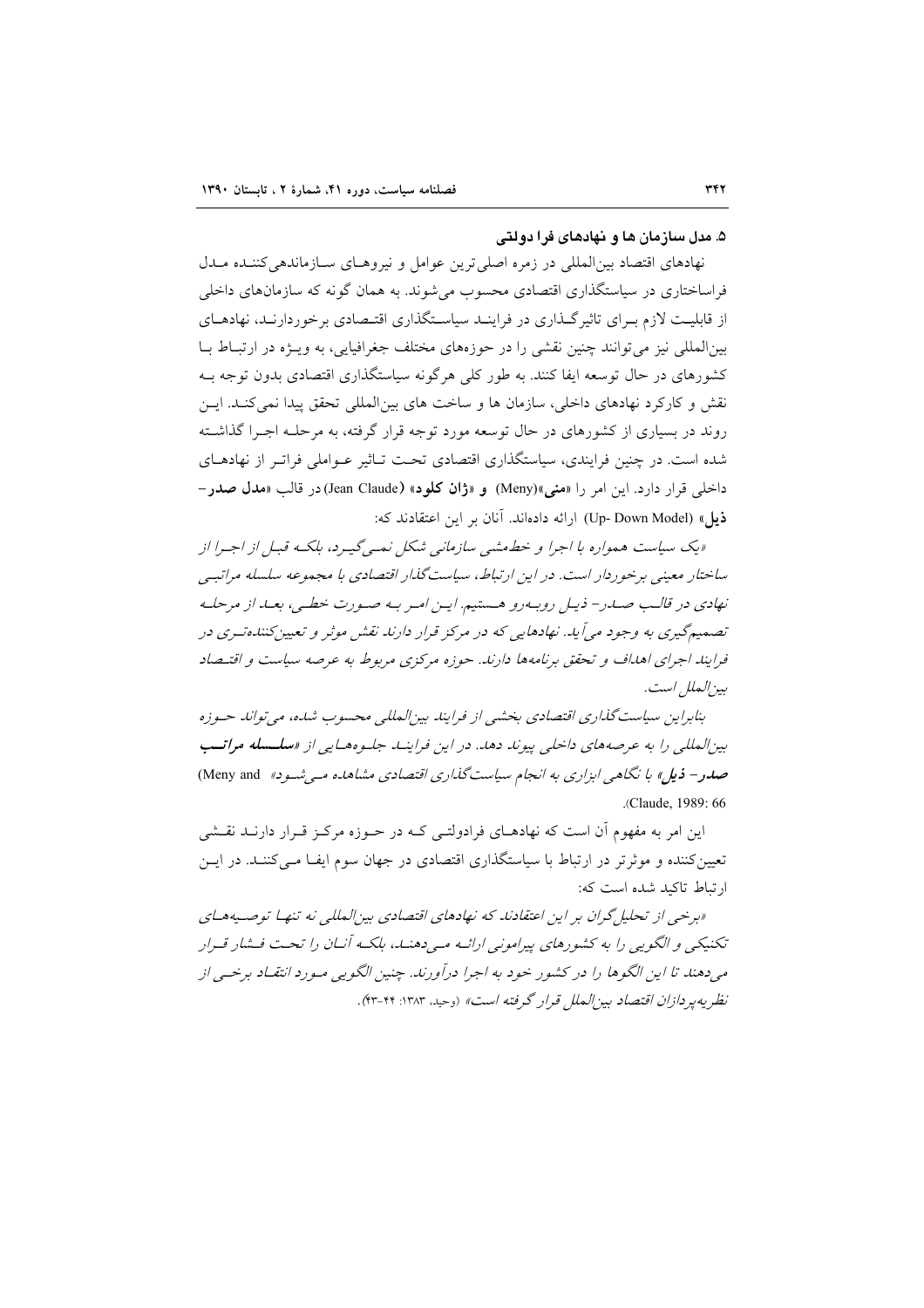مداخله نهادهای بین|لمللی در رونـد سیاسـتگذاری اقتـصادی کـشورهای در حـال توسـعه همواره با انتقاد نظریه پر دازان اقتصادی رادیکال روبهرو شده است. از جمله این افراد مبی تبوان به جوزف استگلیتز اشاره داشت. وی بر این اعتقاد است که:

«دیوانسلا ران بین المللی، این نمادهای فاقبا. چهره نظیم اقتصاد جهان، همیه جبا تحت پورش اند. نشست های کارشناسان مرموزی که در گذشته به آرامی برگیزار می شب، اکنیون به صحنه درگیری های خیابانی و تظاهرات بزرگ مبدل شده است... شورشها و اعتراضها علیه سیاست ها و اقلهٔ مهای سازمان های جهانی سازی خیلی هم تازگی ندارد... آنچه تازگی دارد در موج اعتراض ها در کشورهای توسعه یافته است... این اعتراض ها صاحبان قدرت را به تامیل و بازاندیشی واداشته است.... غرب، حتی وقتی متهم به ریاکاری نیست سیاست جهانی سازی را دنبال می کند و مراقب است تا منافع این کار به نحوی نامناسب و به زیان کشورهای در حـال توسعه تقسیم شود... صندوق بین المللی پول و بانک جهانی در دو دهه گذشته در مرکز مسائل اقتصادي و از جمله بحرانهاي بين المللي بودهاند... مساله اصلي صندوق بـين المللـي پـول و دیگر سازمان های اقتصادی بین المللی آن است که چه کسی تصمیم گیرنده اصلی است. ایس سازمان ها نه تنها تحت سلطه ثروتمندترین کشورهای صنعتی|ند، بلکه زیـر تـاثیر گـروه هـای بانفوذ تجاری و مالی این کشورها هستند. سیاست هایشان هم به طبع منعکس کننده همسین مطلب است» (استيگليتز، ١٣٨٢: ٣٠-٢٥).

مولفههای یاد شده نشان مےدهـد کـه نهادهـای اقتـصادی بـینالمللـی ابتکـار عمـل را از سازمانها و نهادهای داخلی سلب میکنند. آنان چنین اقداماتی را به دوگونـه انجـام مـیدهنـد. الگوی اول مبتنی بر بـه کـارگیری سـازوکارهای مـستقیم بـرای تاثیرگـذاری بـر سیاسـتگذاری اقتصادی کشورهای در حال توسعه است. اقداماتی از جمله سیاست های مداخلهگرایانــه بانـک جهاني در قالب «شوک درماني» و «تعديل اقتصادي» را مي تـوان در زمـره گزينـههـاي کـنش مستقیم دانست. این نهادها به گونه غیرمـستقیم نیـز بـر فراینـد سیاسـتگذاری اقتـصادی سـایر کشورها تاثیر می گذارند. فرایندهای آموزشی، یژوهشی، رسانهای و تبلیغاتی را می توان در زمره نشانههایی دانست که زمینه تاثیرگذاری غیرمستقیم بر روند سیاستگذاری اقتـصادی کـشورهای در حال توسعه را فراهم می سازد. در این فرایند «نظریه انتخاب» در فرایند سیاستگذاری کارکرد خود را از دست میدهد. یعنی اینکه کشورهای جهـان سـوم نمـیتواننـد براسـاس اهـداف و مطلوبیت های خود به طـرحریـزی و سیاسـتگذاری اقتـصادی مبـادرت کننـد. در ازای نظریـه انتخاب، الگوی دیگر در قالب «ایـدئولوژیهـای عقلانـی شـده» جـایگزین مطلوبیـت هـای درونساختاری کشورهای جهان سوم می شود.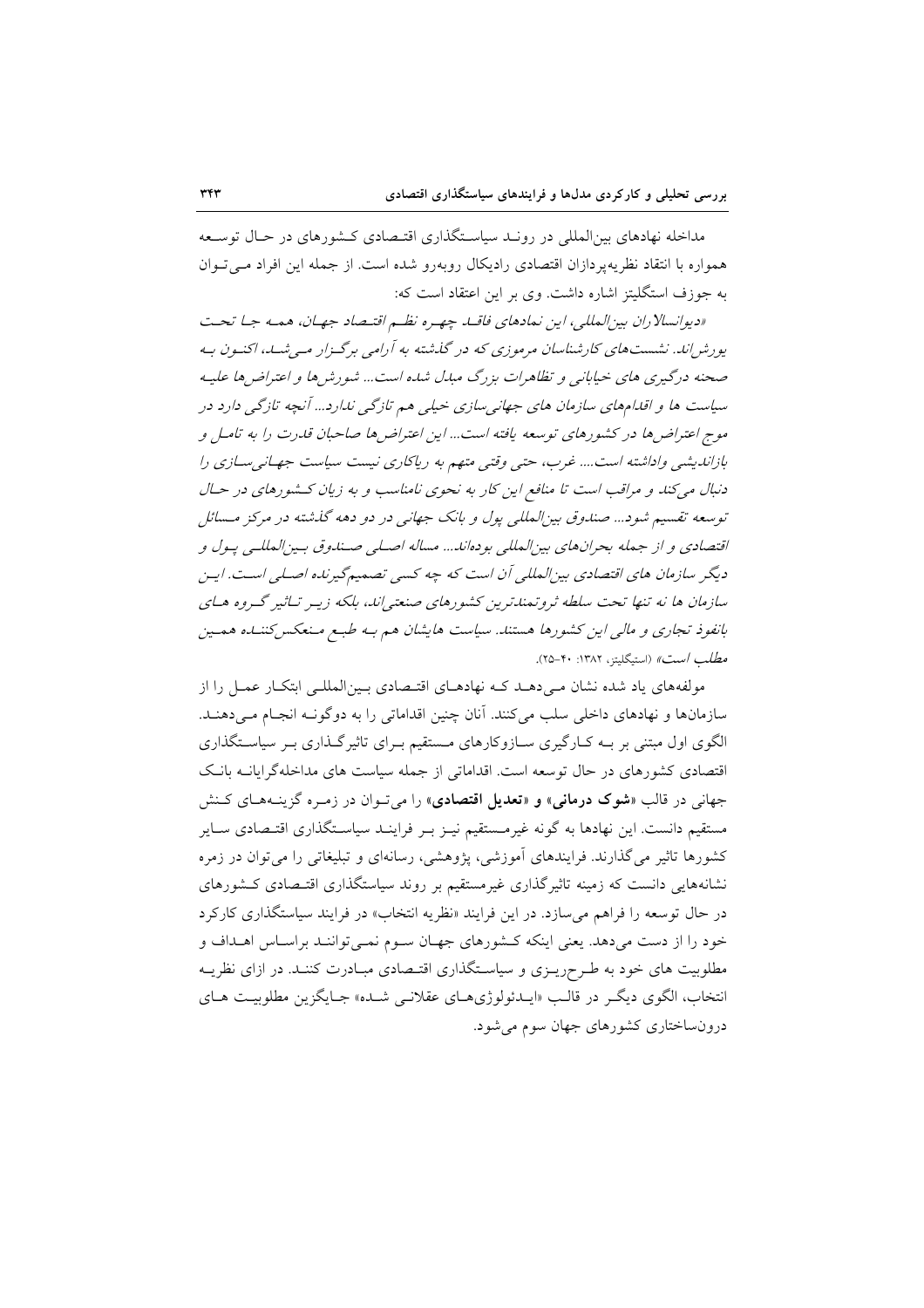#### ۶. مدل تعادل ایستا

مدل تعادلگرا در سیاستگذاری اقتصادی براساس دو رویکرد تنظیم شــده اســت. برخــی از تحلیلگران بر مدل تعادل ایستا تاکید داشته، در حالی که برخی دیگر مدل تعادل پویا را برجسته می سازند. در مدل «تعادل ایستا» سیاستگذار اقتصادی تلاش دارد تا جلوههایی از «انـسجام»، «پیوستگی» و «فراگیری» را در مدل اقتصادی ارائه دهد. در چنین شرایطی، سیاستگذار اقتصادی درصدد بر می آید تا از بحران جلوگیری به عمل آورده و همبستگی معنایی را در روابط جامعـه و نهادهای اجرایی از طریق سیاستگذاری اقتصادی فراهم سـازد. در «مدل تعـادل ایـستا» لازم است تا از تورم و افزایش مداوم قیمت ها جلوگیری به عمل آید. این مدل در کشورهای ترکیه و برزیل در دهه ۱۹۹۰ مورد استفاده قرار گرفت. کشورهای یاد شده در وضعیت تورمی شـدید قرار داشتند. سیاستگذاری براساس «مدل تعادل ایستا» به کنترل تـورم منجـر مـی شـود ,Perry) 304 :1987). به عبارت دیگر باید تاکید داشت که تورم از دو طریق ایجاد میشود: «**تورم ناشی** از مازاد تقاضا» (Demand – Pull inflation) كه زمينه ايجاد رابطـه مـستقيم بـين افـزايش نـرخ دستمزد و بهرهوری را فراهم میسازد؛ در حال<sub>ی</sub> کـه عمومـا «**تــورم ناشــی از فــشار هزینــه**» (Cost - Push inflation) ساختار اقتصادي را در شرايط بحران قرار مي دهد. اين امر را مي توان زمینهساز فرایندی دانست که جلوههایی از «**افزایش سطح قیمتها**» (Jamp) را به همراه داشته به گونهای که ساختار حکومتی و نظام اقتـصادی قابلیـت کنتـرل قیمـت هـا و معادلـه بــازار را نداشته باشد.

در شرایط تعادل ایستا، رابطه ای مشخص و سازمان یافتـه بـین هزینـه کـار در هـر واحـد محصول، سهم نیروی کار از محصول و همچنین معادله دستمزد– قیمت کالا بـا توزیــع درآمــد وجود دارد. اگر نرخ دستمزد (W) به سرعت افزایش یابد و سطح متوسط قیمت ها ثابت بماند؛ در این صورت زمینه برای افزایش مصرف در طولانی مدت به وجـود مـی]یـد. ایـن امـر بـرای کشورهایی که دوران تورم شدید را سپری کردهاند، ضروری است. چنین معادلـهای بـه مفهـوم تعادل ایستا در سیاستگذاری اقتصادی محسوب می شود.در حالی که اگـر بـه مـوازات افـزایش دستمزدها، قيمت كالا نيز افزايش يابد؛ در أن شرايط معادله توليد، توزيع و مصرف در طـولاني مدت شکل گرفته و زمینههای ثبات اقتصادی همراه با پیشرفت شاخص هایی همانند نـوآوری، بهرهوری، سرمایهگذاری و متوازنسازی بازار را در طولانیمدت به وجود می آورد. این معادلـه شاخص هایی از «**تعادل پویا**» در سرمایهگذاری اقتصادی را شکل خواهد داد. بهتـرین ویژگـی تعادل پویا آن است که شاخص هایی همانند «**نرخ بهرهوری»، «نــرخ افــزایش قیمــت هــا»** و همچنین «**نرخ افزایش دستمزدها**» به موازات یکدیگر افزایش می یابد (Seidman, 1978: 32).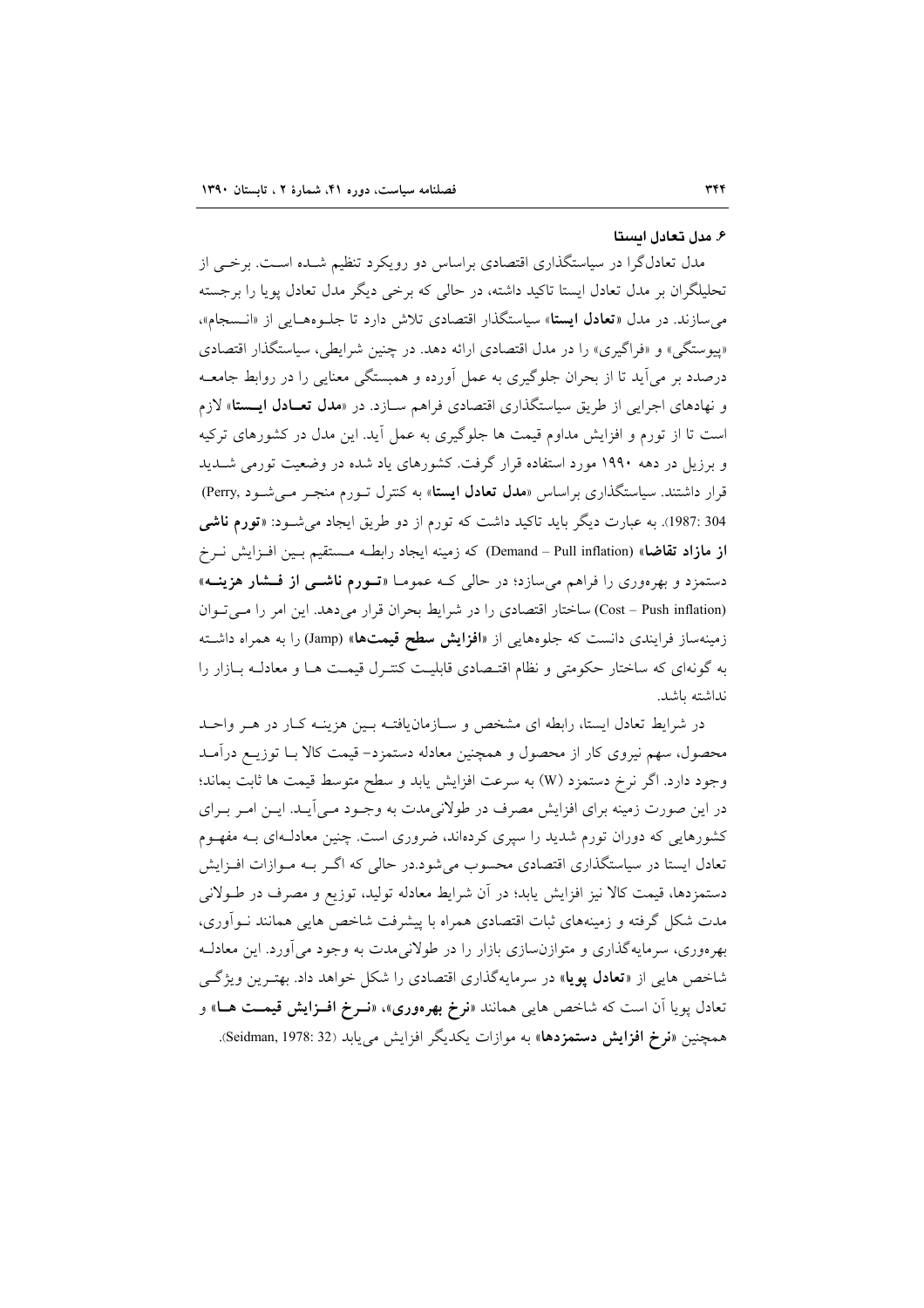در آمریک)، شـورای مــشاورین اقتــصادی (CEA) وجــود دارد. ایـــن شــورا مــسئولیت سیاستگذاری اقتصادی در شرایط «تعادل ایستا» و همچنین «تعادل یوپا» را عهــدهدار اســت. در شورای مشاورین اقتصادی رابطه بین سطح دستمزدها، قیمت کالاها و همچنین سـرمایهگـذاری برای تولید کالاهای جدید تعیین می شود. در سال ۱۹۶۲ که اقتصاد آمریکا در وضـعیت رکـود قرار گرفت. «والت روستو» مشاور علمی و اقتصادی کندی، زمینــه تــشکیل شــورای مــشاورین اقتصادی را فراهم کرد. وی درصدد بود تا از این طریق پیوند موثرتر بین اقتصاد سرمایهداری با اقتصاد کشورهای در حال توسعه بوجود آید. نتایج حاصل از فعالیت ایـن شـورا بـرای اقتـصاد آمریکا و همچنین اقتصاد جهانی، سازنده و موثر بوده است. به عبـارت دیگـر مـی تـوان تاکیـد داشت که: «رهنمودهای عمومی «شورای مشاورین اقتصادی (Ceancil For Economic «CEA)) (Advisors در مورد دستمزدها این بود که افزایش نرخ دستمزد، عوایلد فرعبی و غیررسمی در همه صنایع باید با «نرخ فراگیر و بلندمدت افزایش بهرهوری اقتصاد مساوی باشد. آنان بـر ایــن اعتقاد بودند كه در اين رهنمود «هزينه كار» در هر واحد محصول را در اقتـصاد داخلـي ثابـت نگه مے دارند.

از سوی دیگر، رهنمود کلی برای قیمتها این بود که در منابعی که بهـرهوری سـریع تـر از «نرخ متوسط بلندمدت» خـود افـزايش مـىيابـد، بايـد قيمـتهـا كـاهش يابـد. در حـالي كـه سیاستگذاری اقتصادی در صنایعی که بهرهوری کندتر از نرخ متوسط بلندمــدت خــود افــزایش می یابد؛ قیمتها نیز باید افزایش یابد تا اینکه بتوان سطح متوسط قیمتها را حفظ و تـضمین کرد. در فرمول و ساختار رهنمودهای ارائــه شــده بوسـیله شــورای مــشاورین اقتـصادی، ایــن موضوع فرض شده بود که دستمزدها در تمامی بخشهای اقتـصادی بـا نـرخ یکـسان رشـد خواهند کرد؛ یعنی دستمزدها در هر صنعت با سرعتی همگام با «**رشد بهرهوری متوسط نیروی** کار» افزایش می یابد. به این ترتیب، اگر در صنعت «**نرخ رشد بهرهوری**» بیشتر از نرخ متوسط آن باشد؛ در آن شرایط «هزینه نیروی کار» کاهش یافتـه و در «معادله قیمت کالا- دسـتمزد»، کاهش قیمت ها با نرخی برابر با «**کاهش هزینه کار**» شکل می گیرد (برانسون، ۱۳۸۸: ۴-۶۰۳).

لازم به توضیح است که انحصار اقتصادی در آمریکا اصلی تـرین عامـل کنتـرل فراینــدهای مربوط به نوآوري، بهرهوري، قيمت كالاها و نرخ دستمزد محسوب مـي شـود. بــه همـين دليـل است که انحصارات اقتصادی در برخی از مواقع میتوانند بـر معادلـه قیمـت کالاهـا تاثیرگـذار باشند. به عبارت دیگر، هرگاه نرخ رشد اقتـصادی افـزایش یابـد در أن شـرایط امکـان کنتـرل فرایندهای انحصاری بر معادله نرخ کار، قیمت کالا و تبادل در بازار اقتصادی افـزایش خواهـد يافت (Gordon, 1985: 19). اين مدل در اوت ١٩٧١ نيز به كار گرفته شد. در اين مقطع زمـاني، شورای مشاورین اقتصادی رئیس جمهور تلاش کردند تا زمینههای بـه کـارگیری مـدل تعـادل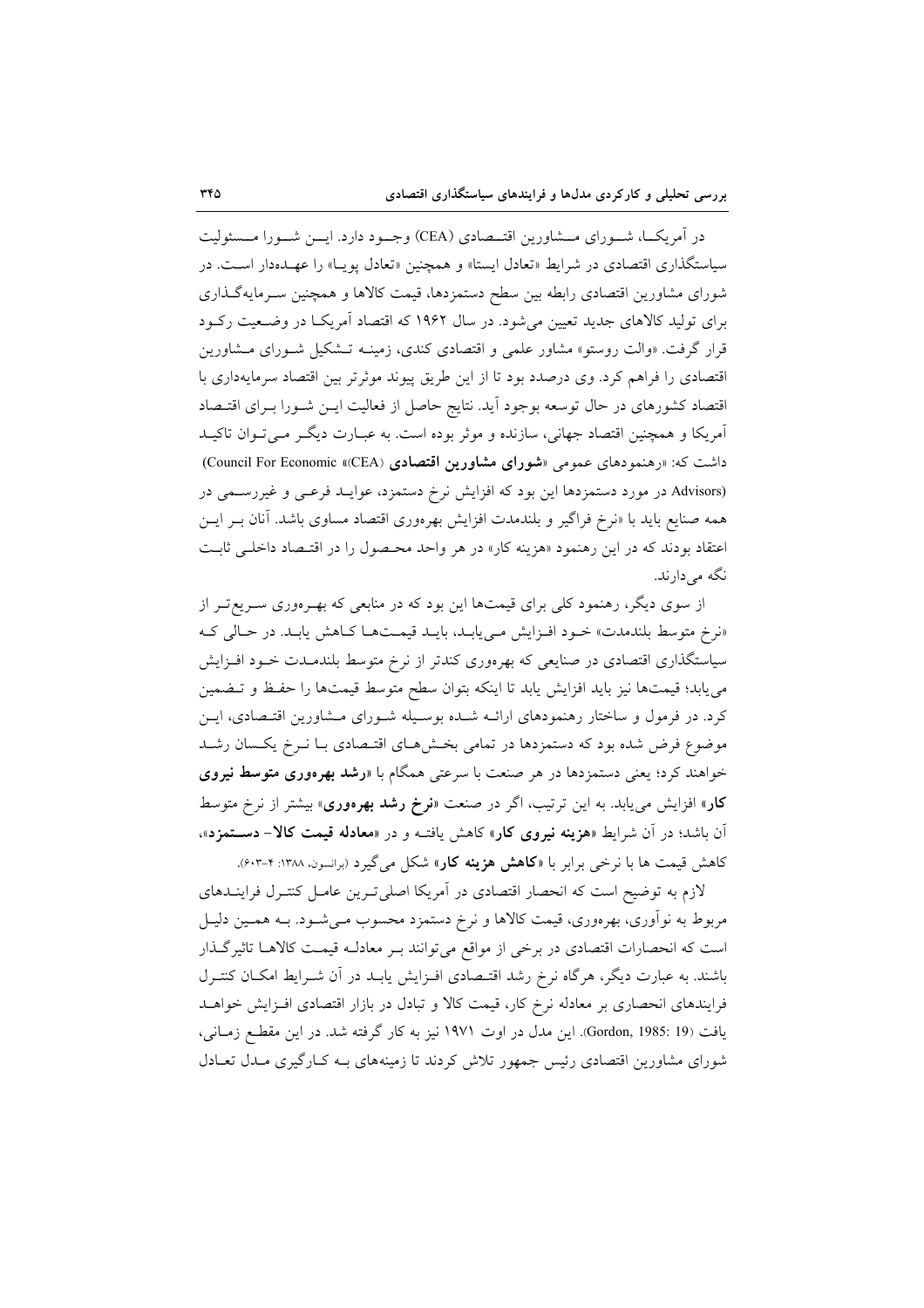ایستا در سیاستگذاری اقتصادی را به کار گیرند. آنان در کوتاهمدت توانستند به نتـایجی مثبـت دست پابند. به عبارت دیگر، نیکسون به دلیل رکبود اقتـصادی ســال۱هـای ۷۰– ۱۹۶۹ درصــدد برآمد تا بار دیگر از «**معادله تعــادل ایــستا**» بهـرهگیــری کنــد. ایــن معادلــه در «**دوران رکــود** اقتصادی» و همچنین در «**دوران تورم اقتصادی**» مورد استفاده قرار می گیرد. بـه همـین دلیـل نیکسون توانست سیاست «**کنترل قیمت و دسـتمزد**» را در دسـتور کـار قـرار داده و آن را در قالب لايحه اقتصادي تصويب كند. سياست «**كنترل قيمـت و دسـتمزد**» نيكـسون بــه افـزايش تقاضا برای کالا در سالهای ۷۲–۱۹۷۱ منجر شد. به عبارت دیگر، معادله اقتصادی تعادل ایستا توانست رکود اقتصادی ایجاد شده را کنترل کند؛ اما بـه گونـهای تـدریجی زمینـه بـرای تـورم اقتصادی بوجود آمد. تورم اقتصادی در سال۵ای ۷۴–۱۹۷۳ رشد بیشتر پیدا کرد. در این دوران کنترل قیمتها از حیطه قیمت جامعه خارج شد، بـه همـین دلیـل بـود کـه شـورای مـشاورین اقتصادی در این مقطع تلاش کردند با استفاده از شیوههای ارشادی و ترغیب اخلاقی بـه موازات الگوهای دستوری، زمینه کنترل اقتصادی را فراهم آورند. به ایــن ترتیـب، نیکــسون در دوران رکود اقتصادی دهه ۱۹۷۰، از طریق «معادله تعادل ایستا» بـه سیاسـتگذاری اقتـصادی برای ایجاد تعادل، عبور از رکود و تورم مبادرت کرد (Gordon, 1993: 14).

این معادله نشان می دهد که تعادل ایستا در شرایط رکود و بحران اقتـصادی مـورد اسـتفاده گروههای سیاستگذار اقتصادی قرار می گیرنـد. عمومـا" در ایــن شــرایط، کــشورها نیازمنــد بــه کارگیری الگوهایی هستند که زمینههای بازسازی ساختاری را در محیط اقتصادی فراهم سـازد. ابتکار اولیه الگوی «تعادل ایستا» بوسیله «**والت روستو**» ارائه شد. وی از «**نظریه پردازان اقتصاد** توسعه» است. رویکرد وی براساس به کارگیری «**الگوهای کنترلـی**» قـرار دارد. ایــن رویکــرد بوسیله نئوکینزین هـا ارائــه شــده اســت. ایــن گــروه اعتقــاد دارد کــه رشــد اقتــصادی در نظـام سرمایهداری به میزانی افزایش یافته که بدون کنترل، تاثیر گذاری و سیاستگذاری دولتبی، امکـان نیل به ثبات و تعادل وجود ندارد. هر گاه اقتصاد سـرمایهداری و دولـت هـای سـرمایهداری در شرایط رکود قرار می گیرند، ضرورت بهرهگیری از مدلهای کنترلـی از جملـه سیاسـت کنتـرل قيمت و دستمزد افزايش مي يابد.

# فرایندهای سیاستگذاری اقتصادی

### ١.فرايند رشد بلند مدت اقتصادى

فرایند رشد اقتصادی کشورها عموماً در روند طولانیِمدت شکل مـیگیــرد. سیاســت هــای اقتصادی که معطوف به برنامهریزی برای رشد میباشد؛ عموما طولانیمدت و مرحلهای هستند. از زمانی که سیاستگذاری برای رشد اقتصادی شکل می گیرد تا نتایج لازم حاصـل مـی شـود را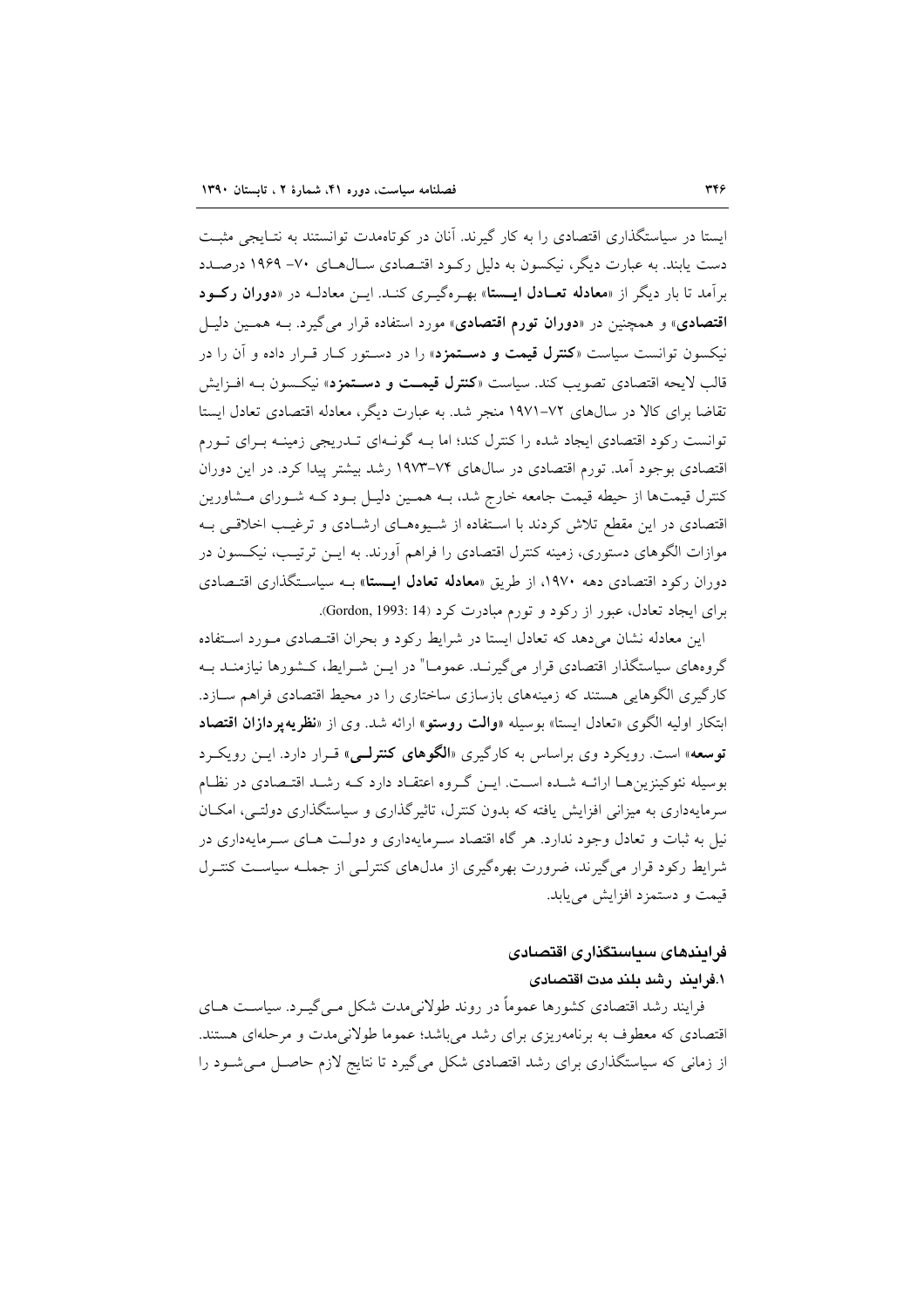«مسیر رشد اقتصادی» (Path of Economic Growth) می نامند. این روند در چارچوب معیارهای مربوط به سیاستگذاری اقتصادی سازماندهی میشود. دولتها به همـراه نهادهـای اقتـصادی و سایر کارگزاران داخلی، منطقهای و بین المللی در ساماندهی فرایندهای رشد اقتصادی مشارکت دارند. لازم به توضیح است که بهترین گزینه در فرایند سیاسـتگذاری اقتـصادی، بهـرهگیــری از الگوهايي است كه منجر به «**رشد بلندمدت اقتصادي**» مي شود.

## ٢. فرايند اشتغال كامل

وضعیتی که در آن بیکاری غیر ارادی (نوعا در مورد نیروی انسانی) وجود نداشته باشـد و یا در حداقل ممکن و قابل قبول باشد. اشتغال کامل به معنای آن است کـه از یـک سـو زمینـه برای تولید اقتصادی بــه وجــود آیــد. ثانیــا، «**نــوخ بهــوهوری**» براســاس رشــد تکنولوژیــک و سرمایهگذاری افزایش یابد. ثالثا، «ق**درت خرید**» جامعــه بـرای بهـرهگیـری از کالاهـای جدیـد بوجود آید. در چنین شرایطی امکان ایجاد تعادل در بازار اقتـصادی وجـود خواهــد داشــت. از سوی دیگر، می توان تعادل را ناشی از شرایطی دانست که بین بخش های مختلف تولید، توزیع و مصرف موازنه ایجاد شود (لارسون و اسکیدمور، ۱۳۷۹: ۷۵). این مولفهها و معـادلات را مـی تـوان نمادی از رفتار برنامهریزی شده در حوزه معادلات اقتصادی دانست. زمانی که اقتصاد کشوری در مسیر اشتغال کامل رشد میکند، سیاست های پولی و مالی دولت جهت مقابلـه بــا تغییــرات ایجاد شده در حوزه اقتصاد دولتی و خصوصی نیز با تغییر روبهرو مـیشـود. لازم بـه توضـیح است که اشتغال کامل بیانگر شرایطی است که «**نرخ متوسط بیکاری**» در حدود ۶٪ باشد.

### نتىحە

با توجه به مدلهای ارایه شده در حوزه سیاستگذاری اقتصادی می توان به این جمع بنــدی رسید که دولتها و نهادهای اقتصادی صرفاً در شرایطی میتواننـد بـه مطلوبیــتهـای لازم در فضای برنامهریزی اقتصادی قرار گیرند که سازماندهی رشد اقتصادی طولانیمدت برای محقـق شدن فرایند «اشتغال کامل» به وجود آید. این امر در مسیر رشد بلندمدت پیش بینی می شود. در این مسیر باید به مولفههایی از جمله «نرخ رشد نیروی کار»، «نرخ رشد به رموری» و همچنـین «نرخ رشد قیمتها» توجه کرد. در فرایند رشد اقتصادی لازم است تا نشانههایی از «پس انداز» و «سرمایه انباشت شده» به وجود آید. همچنین می باید در روند بـه کـارگیری رهیافـت هـای معطوف به رشد اقتصادی، شهروندان باید به سطحی از درآمـد نایــل شــوند کــه اولاً، کالاهــای مورد نیاز خود را خریداری کنند؛ ثانیاً، زمینه برای اشتغال کامل بوجود آیـد؛ ثالثــاً، بــین تولیــد، توزیع، مصرف، هزینه کار و قیمت کالا رابطه قابل پذیرش وجود داشته باشد. لازم بــه توضــیح